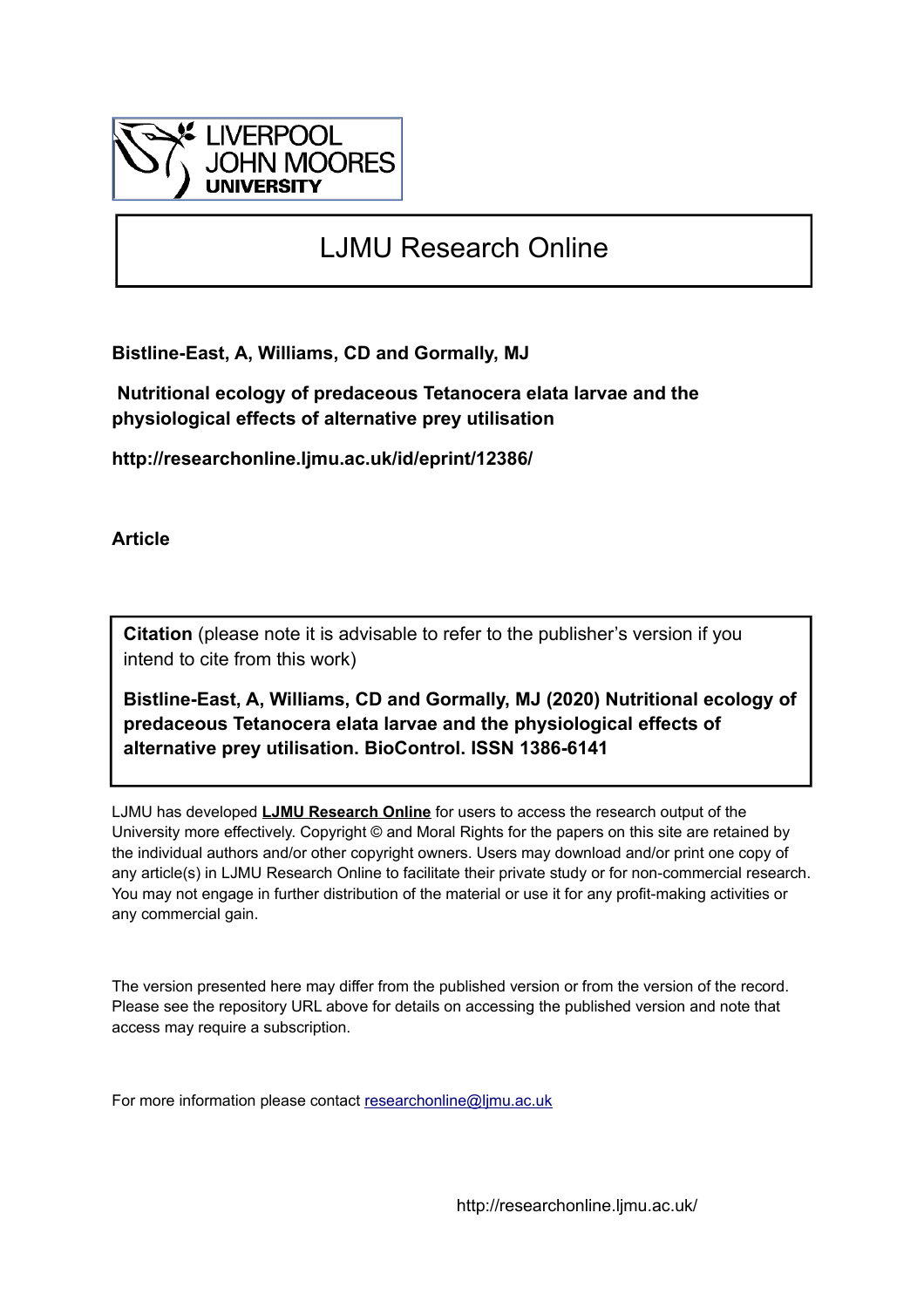| $\mathbf{1}$   | Nutritional ecology of predaceous Tetanocera elata larvae and the physiological effects |
|----------------|-----------------------------------------------------------------------------------------|
| $\overline{2}$ | of alternative prey utilisation                                                         |
| 3              |                                                                                         |
| 4              | <b>Abstract</b>                                                                         |
| 5              |                                                                                         |

 *Tetanocera elata* Fabricius (Diptera: Sciomyzidae) is an obligate mesoparasitoid of the pestiferous *Deroceras* spp. slugs in the first and second larval instars and then emerges to become a free-living predator of terrestrial slugs in the third instar. To determine the biological control potential of *T. elata*, naïve third-instar larvae were exposed to a range of prey slug species (*Deroceras reticulatum*, *Arion hortensis*, and *Tandonia budapestensis*) in no-choice, pairwise two-choice, and three-choice feeding assays. While larvae showed little prey preference, typically attacking the first individual with which they came into contact, *Arion hortensis* was significantly preferred over *T. budapestensis* in two-choice trials (P = 0.0484). Larvae were also more efficacious at predating *D. reticulatum*, in that significantly fewer larval attacks preceding feeding were required for *D. reticulatum* than for *A. hortensis* 16 or *T. budapestensis* ( $P = 0.0008$  and  $P = 0.0059$ , respectively). Larvae reared on *D. reticulatum* in culture following trials also experienced the highest survivorship to the start of pupariation. While these results suggest that *D. reticulatum* may remain the ideal prey for third instar *T. elata* larvae, they also demonstrate the ability of larvae to survive on alternative species. The implications of these findings in the context of using *T. elata* as a biocontrol agent are discussed.

**KEY WORDS:** biological control, prey preference, prey range, mollusc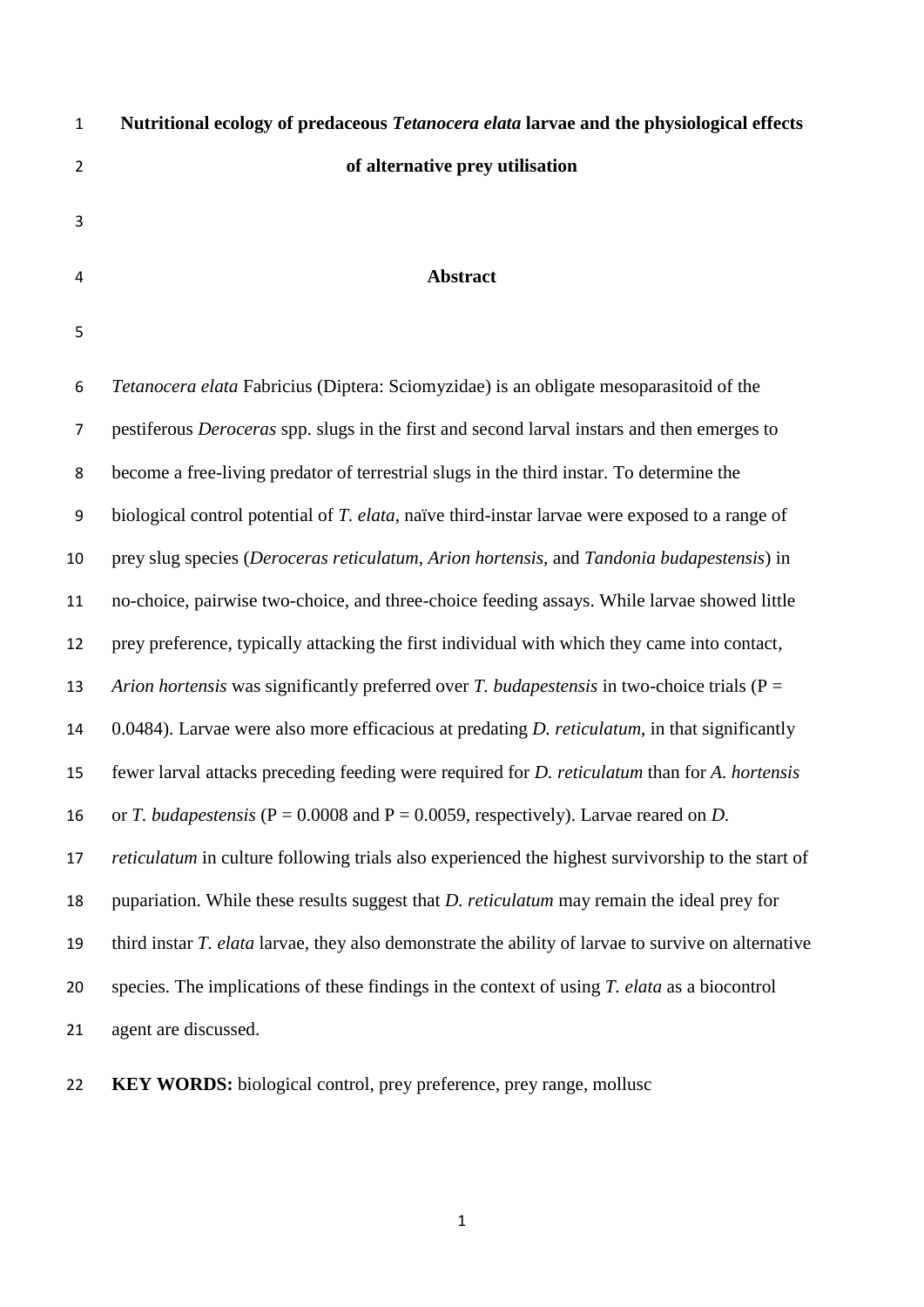### **1. Introduction**

 Terrestrial molluscs, in particular slugs (MacDonald 2009; Douglas and Tooker 2012; Howlett 2012), cause considerable amounts of damage to cereal and young vegetable crops (Hunter 1968; MacDonald 2009), and have been recorded as causing between £8 and £10 million (GBP) worth of damage to such crops in the UK (MacDonald 2009). Slug damage is due largely to the failure of crop seeds as a result of feeding damage to the seed or young seedlings. Additional damage can be caused by slug feeding on mature plant tissue and crop products (e.g., salad leaves or fruiting bodies), and there is evidence that slugs can act as vectors of plant diseases (Douglas and Tooker 2012).

 Conventionally, slug populations are controlled using slug pellets containing methiocarb or metaldehyde as the active ingredient. However, due to concerns regarding non- target toxicity of methiocarbs and evidence that metaldehyde enters public waterways (Howlett 2012), use of methiocarbs has recently been restricted by the European Union (European Commission 2014; European Commission 2018) and metaldehyde has been banned from the UK from 2020 (Anonymous 2018). Even ferric phosphate, used in organic cultivation with variable success (Iglesias et al. 2001; Speiser and Kistler 2002; Rae et al. 2009), may incur negative effects on earthworms due to iron build-up, especially in the presence of chelating chemicals (Langan and Shaw 2006; Edwards et al. 2009). The only biocontrol option currently available for slug control is the soil-living nematode *Phasmarhabditis hermaphrodita* Schneider (Rhabditida: Rhabditidae) (Glen and Wilson 1997; Rae et al. 2007). Application of *P. hermaphrodita* has shown variable levels of slug control under field conditions (Howlett 2012; Rae et al. 2009; Kozłowski et al. 2014), and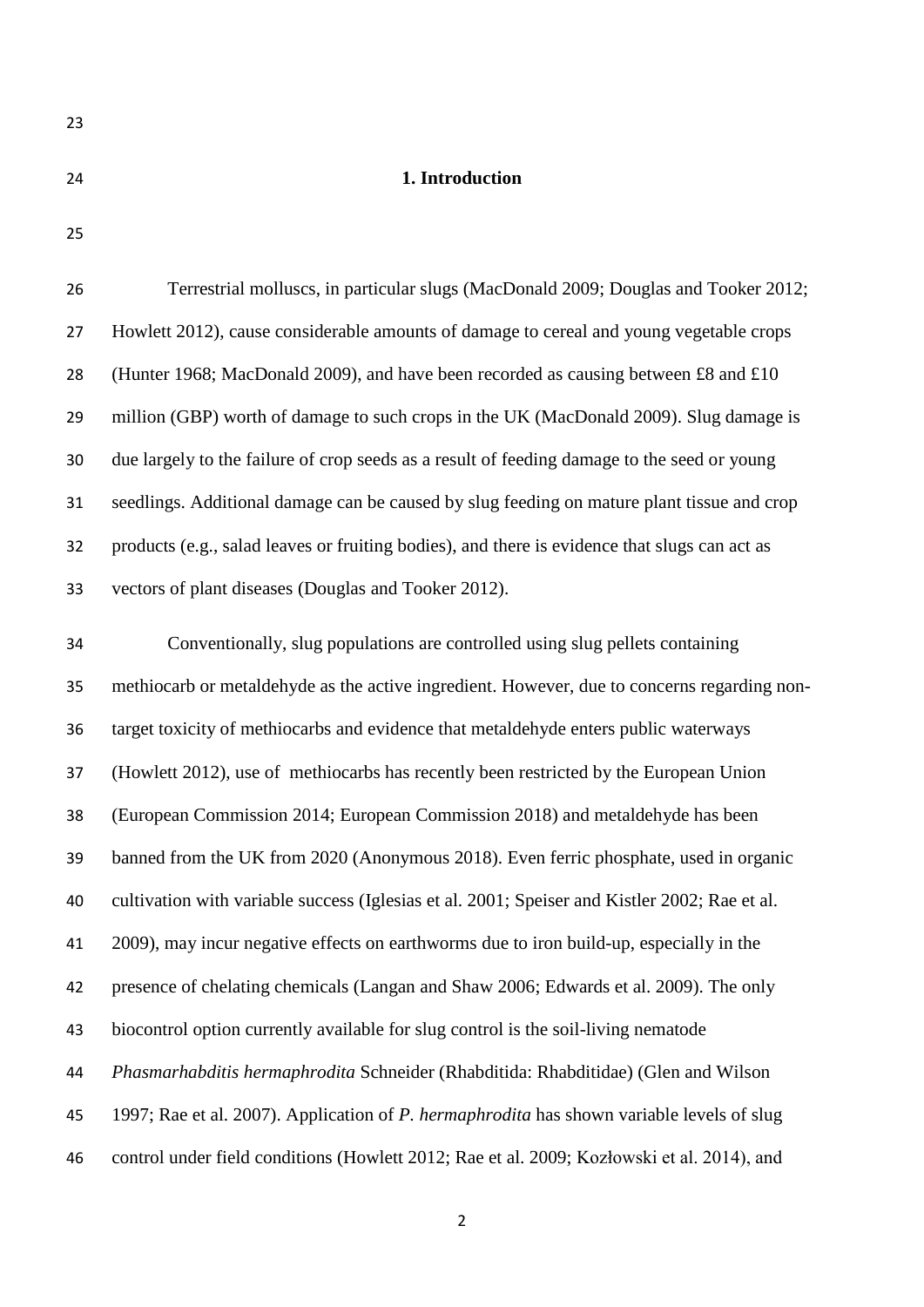does not guarantee a reduction of high-density slug populations below economic injury levels. Coupled with this are the issues of expense and shelf life of the biological control agent (MacDonald 2009; Glen and Wilson 1997; Grewal et al. 2005). In addition, while *P. hermaphrodita* parasitises a range of slug species, they are not universally effective (Dankowska 2006; Rae et al. 2007; Pieterse et al. 2017) with larger hosts often able to withstand or recover from infection (Speiser et al. 2001).

 With this in mind, there has been considerable and ongoing research conducted to identify and evaluate other potential natural enemies that could be used as components of integrated slug pest management programmes. Sciomyzidae (Diptera) have been the topic of extensive research for the biological control of various terrestrial and semi-aquatic molluscs (Berg 1953; Knutson et al. 1965; Gormally 1988; Vala et al. 2000; Knutson and Vala 2011; Murphy et al. 2012; Hynes et al. 2014a). Numerous studies have suggested that the functional responses exhibited by many species of Sciomyzidae may demonstrate effective biological control of molluscs (Eckblad 1973; Haab 1984; Beaver 1989; Manguin and Vala 1989; Knutson and Vala 2011). Some species within the genus *Tetanocera* (Diptera: Sciomyzidae) have evolved as specialist predators of terrestrial slugs (Knutson et al. 1965; Berg and Knutson 1978). Specifically of interest for agriculture is *Tetanocera elata* Fabricius, which has been shown to feed on the prominent agricultural pest *Deroceras reticulatum* Müller (Stylommatophora: Agriolimacidae) (Knutson et al. 1965). A multivoltine species producing two to three generations per year, *T. elata* undergoes three larval instars before pupating and becoming quiescent over winter. First and second instar larvae are obligate mesoparasitoids of *D. reticulatum*, and occasionally on closely related species such as *Deroceras laeve* Müller and *Deroceras invadens* Reise, Hutchinson, Schunack, & Schlitt (Knutson et al. 1965; D'Ahmed et al. 2019). Neonates burrow into the host either under the mantle near the pneumostome or (less frequently) through the optical tentacles, where they feed on mucous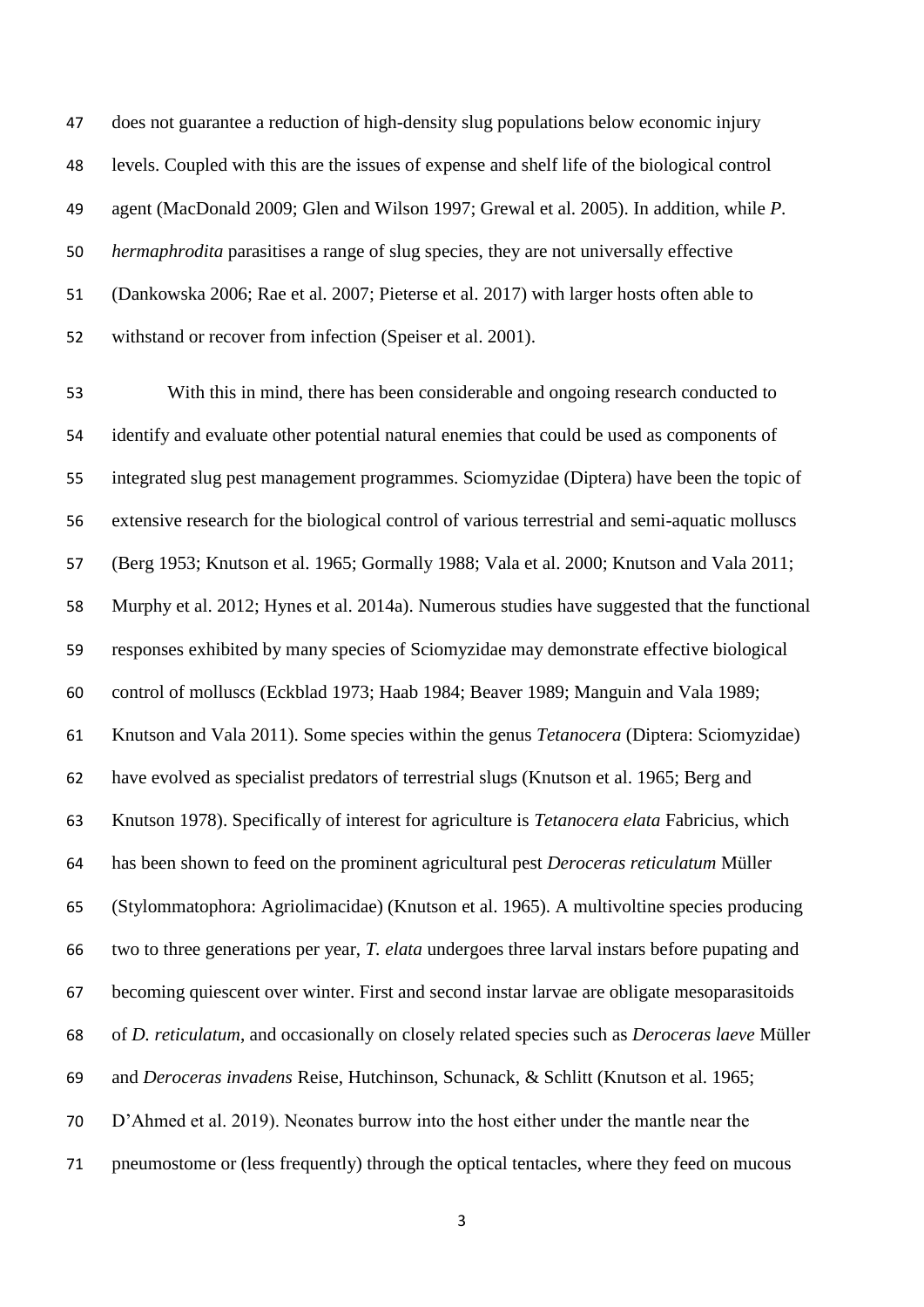and necrotising tissue of the host as they develop (Knutson et al. 1965). Upon maturing to late second instar, parasitoid larvae typically kill their neonate host through catastrophic tissue damage. Free-living late second instar larvae will continue to feed on the host carcass as they develop into the third and final larval instar. Third instar *T. elata* larvae are free-living and undergo a behavioural and ecological shift from parasitoid to predaceous (Knutson et al. 1965; Hynes et al. 2014a; D'Ahmed et al. 2019). These larvae are voracious and have the capacity to kill from six to twelve prey slugs before suspension of feeding in the pre-pupal window (Knutson et al. 1965; Hynes et al. 2014b; D'Ahmed et al. 2019).

 Any species considered for biological control should ideally fulfil several basic requirements. Perhaps most importantly, biological control agents should be specific to the host or prey species they are intended to control (Murdoch et al. 1985). *Tetanocera* species are known to be oligophagous and while parasitoid *T. elata* have a very narrow potential host range, free-living predaceous larvae have been observed attacking and feeding on species other than *D. reticulatum* in laboratory trials (Knutson et al. 1965). It has been anecdotally considered that the larval shift from parasitoidism to predation is also associated with an ecological shift from specialism (e.g., host-specific parasitoids) to generalism (e.g., predators), however this has not been specifically examined or quantified. Likewise, although third instar *T. elata* larvae have the ability to kill alternative prey species (Knutson et al. 1965) and have been shown to discern between healthy and *P. hermaphrodita*-exposed *Deroceras* spp. (D'Ahmed et al. 2019), there has been no study of prey preference, nor an examination of any physiological effects that feeding on various prey species may incur.

 The current study addressed these gaps in knowledge by exposing naïve predaceous third instar *T. elata* larvae to their known prey *D. reticulatum* as well as two additional potential prey species, *Arion hortensis* Férussac and *Tandonia budapestensis* Hazay (Stylommatophora: Milacidae). All three species are native across Europe and are pestiferous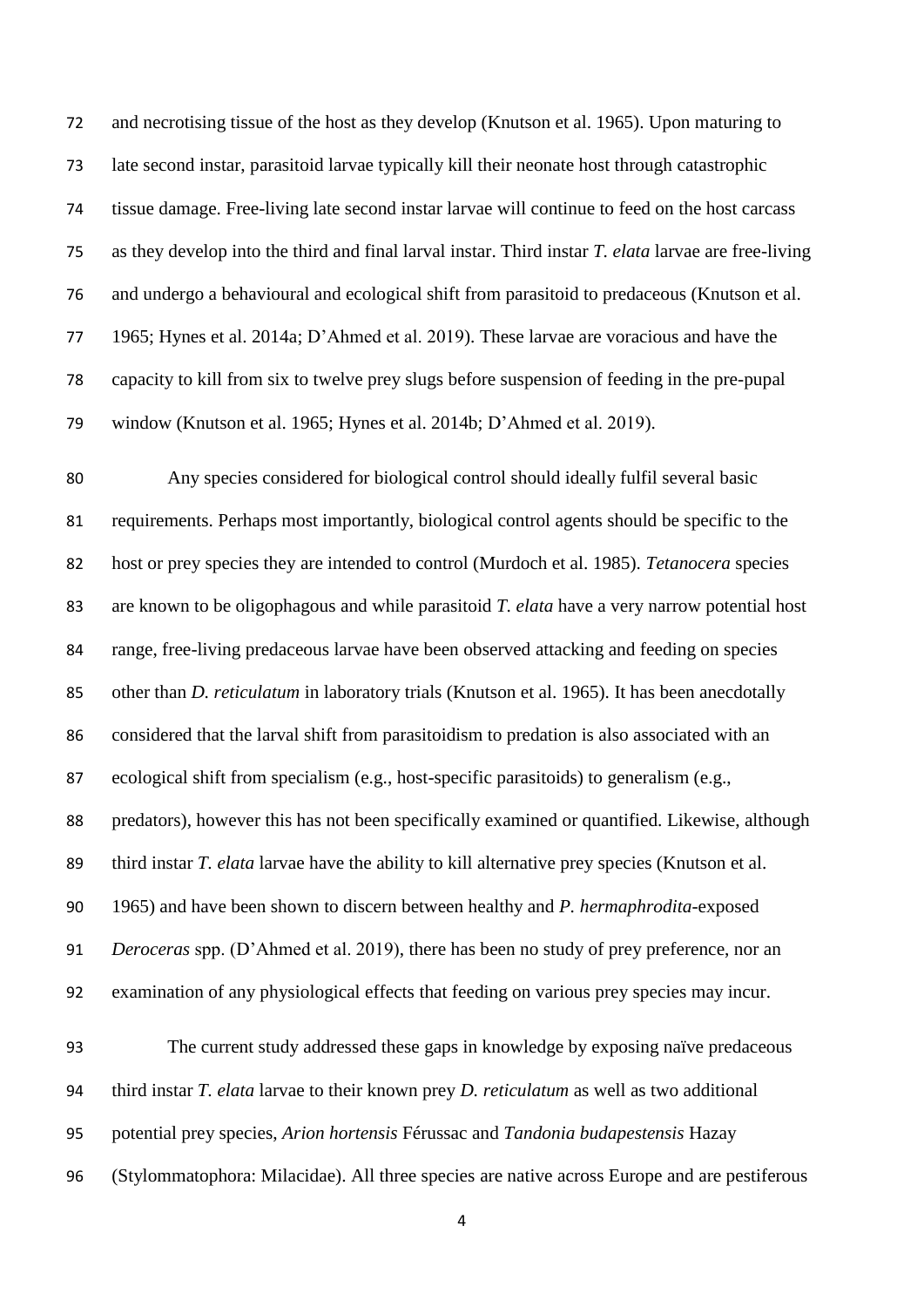| 97  | species of economic importance (Douglas and Tooker 2012; Howlett 2012), commonly                   |
|-----|----------------------------------------------------------------------------------------------------|
| 98  | occurring in arable agroecosystems (Hunter 1968). Additionally, these species have adopted a       |
| 99  | global distribution associate with agricultural intensification, having been introduced into       |
| 100 | regions including North and South America, Australia and New Zealand. Larvae were                  |
| 101 | presented with prey species in choice and no-choice assays, which were used to determine           |
| 102 | prey preference. Additionally, the current study examined, for the first time, the physiological   |
| 103 | effects of different prey species on developing T. elata larvae. Feeding efficiency,               |
| 104 | survivorship, and developmental rates were considered together to gauge suitability of the         |
| 105 | three potential prey species. The combination of prey suitability and preference provides          |
| 106 | valuable insight into the potential and realised prey range of predaceous T. elata larvae,         |
| 107 | which is an essential consideration to evaluate the potential for the use of T. elata as a         |
| 108 | biological control agent of slugs in European horticulture.                                        |
| 109 |                                                                                                    |
|     |                                                                                                    |
| 110 | 2. Materials and Methods                                                                           |
| 111 |                                                                                                    |
| 112 | 2.1 Specimen Collection and Colony Maintenance. Tetanocera elata colonies were                     |
| 113 | established using field-collected adults to ensure the availability of larval instars as required. |
| 114 | Adult T. elata were collected from dry grassland field sites in western Ireland (counties          |
| 115 | Galway, Clare, and Mayo) (Supplementary Table 1) from July to August 2017 by passing a             |
| 116 |                                                                                                    |
|     | heavy-duty sweep net (0.3 m long handle; 0.1 pore net; 0.5 m aperture) through tall                |
| 117 | vegetation. Specimens were identified in the field using morphology as described by                |
| 118 | Rozkoŝný (1984; 1987) and T. elata removed from sweep nets using acrylic barrel-style              |

- pooters (Watkins & Doncaster, The Naturalists, Hawkhurst, Kent, England) for transport
- back to the laboratory. Species identification and sex were confirmed using a dissecting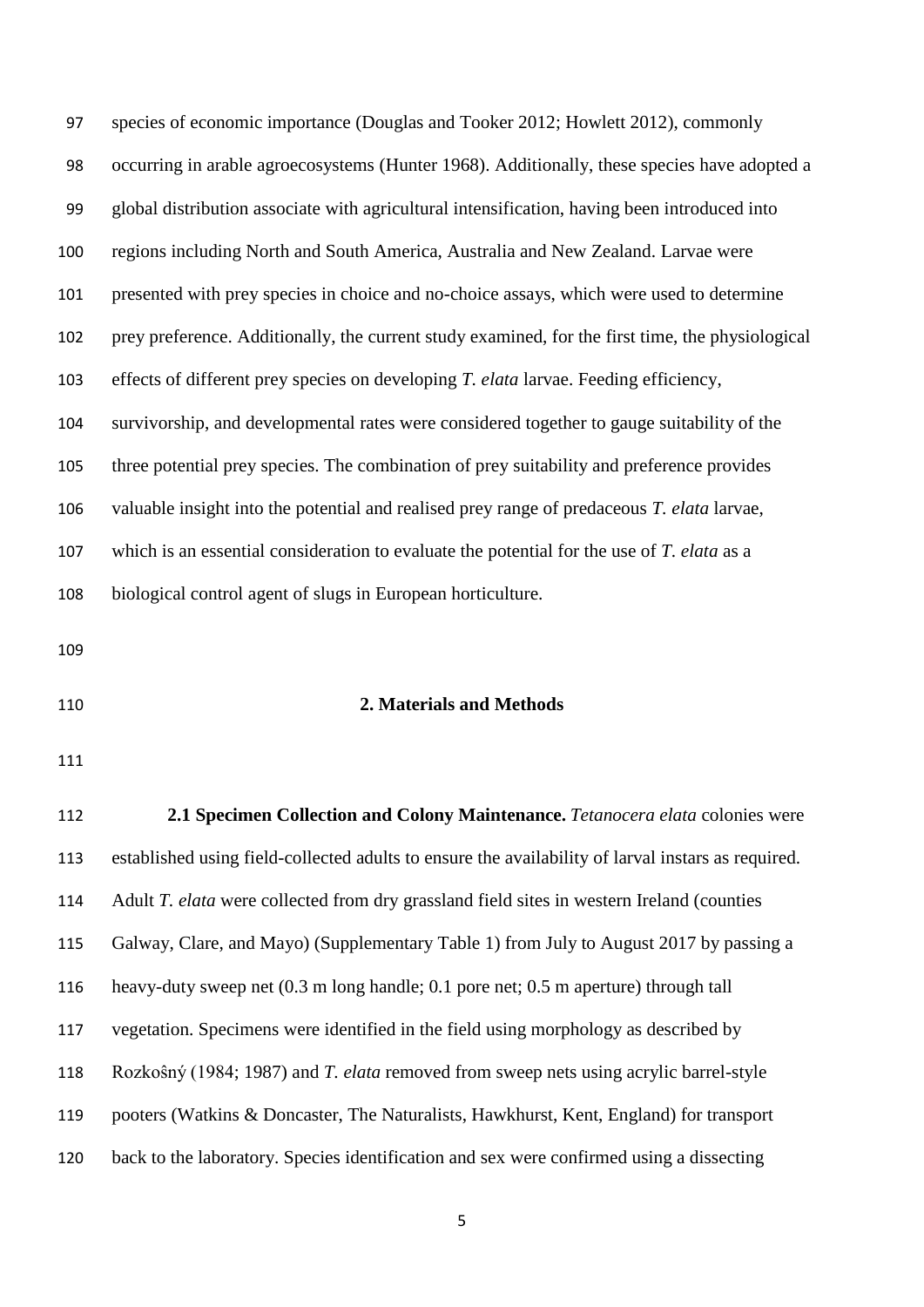microscope (Olympus SZ40, X6.7 to X40 magnification) in the laboratory, and colonies were subsequently initiated by placing mixed-sex groups (approx. 1:1 M:F) of *T. elata* from the same collection location and date in vinyl and polyester mesh cages with a single 17 cm sleeve (24.5 x 24.5 x 24.5 cm; Bugdorm model 4222, MegaView Science, Taiwan). Cages were furnished with a honey-yeast diet (Hynes et al. 2014a), wet cotton wool to provide hydration, and wooden sticks for perching/oviposition. Colonies were maintained under 127 laboratory ambient conditions (18-22°C, 42-70% RH), with photoperiod on an approximately 9:15 (L:D) cycle under incandescent room lighting supplemented by natural light from a large east-facing window on an approximately 16:8 (L:D) summer photoperiod. Cages were checked daily and any observed eggs were removed using a damp fine-hair paintbrush and transferred to Petri dishes for larval rearing (see Section 2.2).

 Slug specimens collected for *T. elata* larval rearing and prey preference trials consisted of *D. reticulatum*, *A. hortensis*, and *T. budapestensis*. Individuals of all three species were collected by deploying de Sangosse slug traps (de Sangosse, France) on grassy areas on grounds of the National University of Ireland Galway. Collections were conducted by checking traps on a weekly basis and hand-collecting individuals of the appropriate species. Identifications were confirmed using morphological keys (Rowson 2014) and independent colonies were maintained for each species. Slugs were kept in cohorts of 10-12 individuals of similar size on damp tissue in ventilated 650 ml clear plastic boxes (17 x 11.5 x 140 4cm, L x W x H), and fed with dry porridge oats and organic carrot. Colonies were 141 maintained at 16°C and ambient RH in darkness within an environmental chamber (LTE Qualicool, LTE Scientific Ltd., Greenfield, Oldham, UK).

 **2.2. Larval Rearing of** *Tetanocera elata***.** Eggs removed from *T. elata* adult cages were transferred into 5 cm Petri dishes lined with a damp cotton pad topped with filter paper (Grade 1 qualitative, 55 mm circles, GE Whatman, Marlborough, MA, USA) and sealed with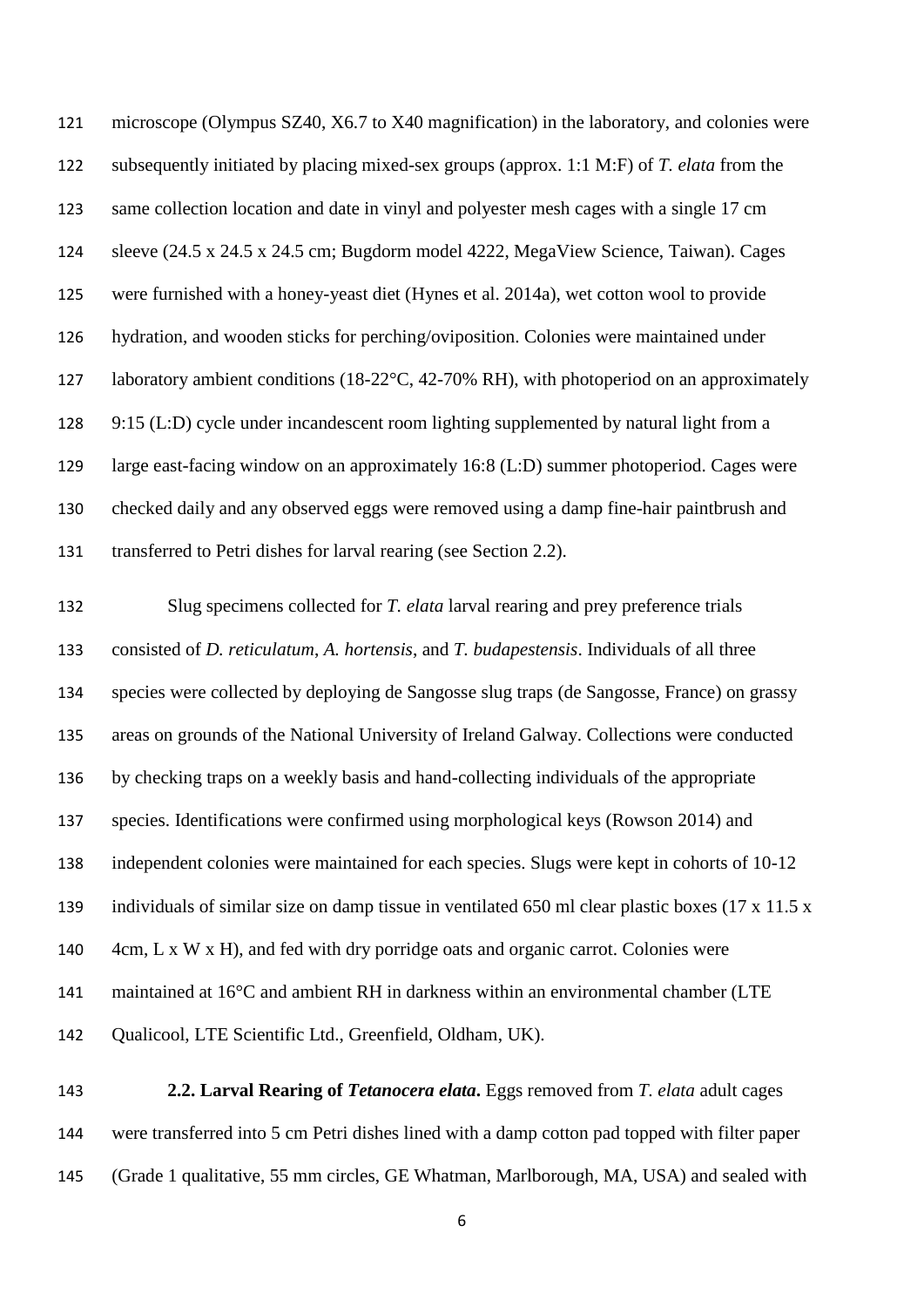Parafilm M (Bemis NA, Neenah, WI, USA), with eggs being grouped by date of collection and parent collection site. Petri dishes were maintained under identical laboratory conditions as adult colony cages and were observed daily for larval hatching.

 First instar larvae were transferred via paint brush from their natal Petri dishes onto a *D. reticulatum* host taken from slug colonies. Neonates were placed onto the mantle of the slug host near the pneumostome to enhance the likelihood of successful parasitism. Each 152 neonate and its host were housed individually within 5.5 x 5.5 x 3 cm (L x W x H) ventilated plastic boxes lined with damp cotton pads topped with filter paper, as was done for egg dishes. A small portion of dry porridge oats was placed in each box to provide food for the host as parasitoids matured. Boxes were observed every 2-3 days to track maturation of *T. elata* larvae, which were observed by gently lifting the edges of the mantle of the host to view the protruding spiracles of the larvae. If the original host was killed before *T. elata* larvae reached third instar, a second host was provided for the larva from *D. reticulatum* colonies. Once *T. elata* larvae were confirmed to have matured to the predaceous third instar, the remains of the neonate host carcass were removed, and larvae were maintained without food until larval gut content was observed to be < 50% full at which stage the larvae were utilised for prey choice trials.

 **2.3. Setup and Recording of Prey Preference Assays.** Prey preference was observed for third instar *T. elata* larvae by exposing naïve larvae to one, two, or three slug species concurrently in choice or no-choice arenas. Each individual (*T. elata* larva and slug prey) was used only once to ensure truly independent replicates, and all slugs used were of similar weight. No-choice treatments consisted of a larva being exposed to either *D. reticulatum* (*n* = 10), *A. hortensis* (*n* = 13), or *T. budapestensis* (*n* = 15). Two-choice treatments presented larvae with a pairwise choice of prey species: *D. reticulatum/A. hortensis* (*n* = 12), *D. reticulatum/T. budapestensis* (*n* = 11), or *A. hortensis/T. budapestensis* (*n* = 13). Arenas with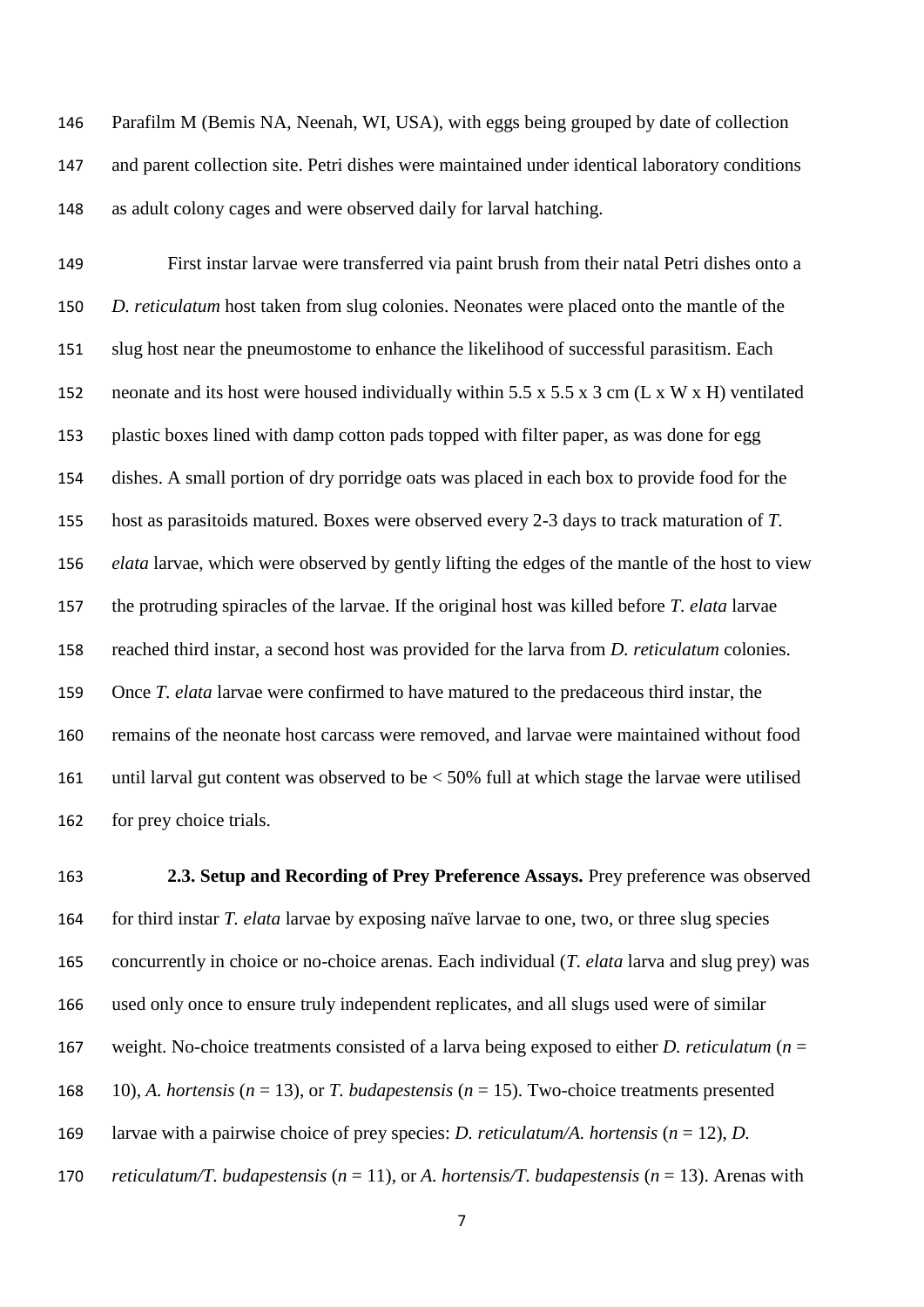the three-choice treatment presented all three potential prey species simultaneously to a larva (*n* = 14). Trial arenas consisted of a 9 cm Petri dish lined with damp filter paper (Grade 1 qualitative, 90 mm circles, GE Whatman, Marlborough, MA, USA). Slugs were transferred into arenas first using a flat fine-haired paintbrush; in two- and three-choice trials, prey individuals were placed at opposite ends of the arena, with the brush cleaned between slugs. *Tetanocera elata* larvae were placed either on the opposite side of the arena from prey (no- choice treatments) or in the centre of the arena equidistant from all prey (choice treatments) using a separate paintbrush which had no contact with slug mucus.

 Because larvae of Sciomyzidae are negatively phototactic (Mc Donnell et al. 2007), all trials were run within wooden chambers (94 x 66 x 60 cm) which excluded light contamination. Chambers were each lit with 2-3 infrared LED light sources (Abus TVAC71200), and video recorded using an IR-capable digital camera (Colour Sony SUPER HAD II CCD) mounted on the top of each chamber. Trials ran for 3 hours (after the methodology of Hynes *et al.* 2014a). Videos of the feeding assays were recorded and examined using EthoVision XT Version 10.1 (Noldus Information Technologies Inc., Wageningen, Netherlands) using a package for tracking the movement and behaviour of multiple individuals. Counts of the number of attacks and feeding events made by *T. elata* larvae per slug species were used as a measure of prey preference.

 **2.4. Measurement of Prey Suitability.** Immediately after the conclusion of each feeding trial, specimens were removed from experiment chambers and larvae were returned to colony rearing boxes along with the prey individual on which they were feeding at the time of trial end. Larvae continued to receive their chosen prey in laboratory cultures *ad libitum* until the larva either died or began pupariation. Slugs provided for feeding were similar in size/weight, as was confirmed by statistical comparisons of the mean biomass given to each 195 larva having no significant differences between prey species ( $P = 0.1468$ , permutation F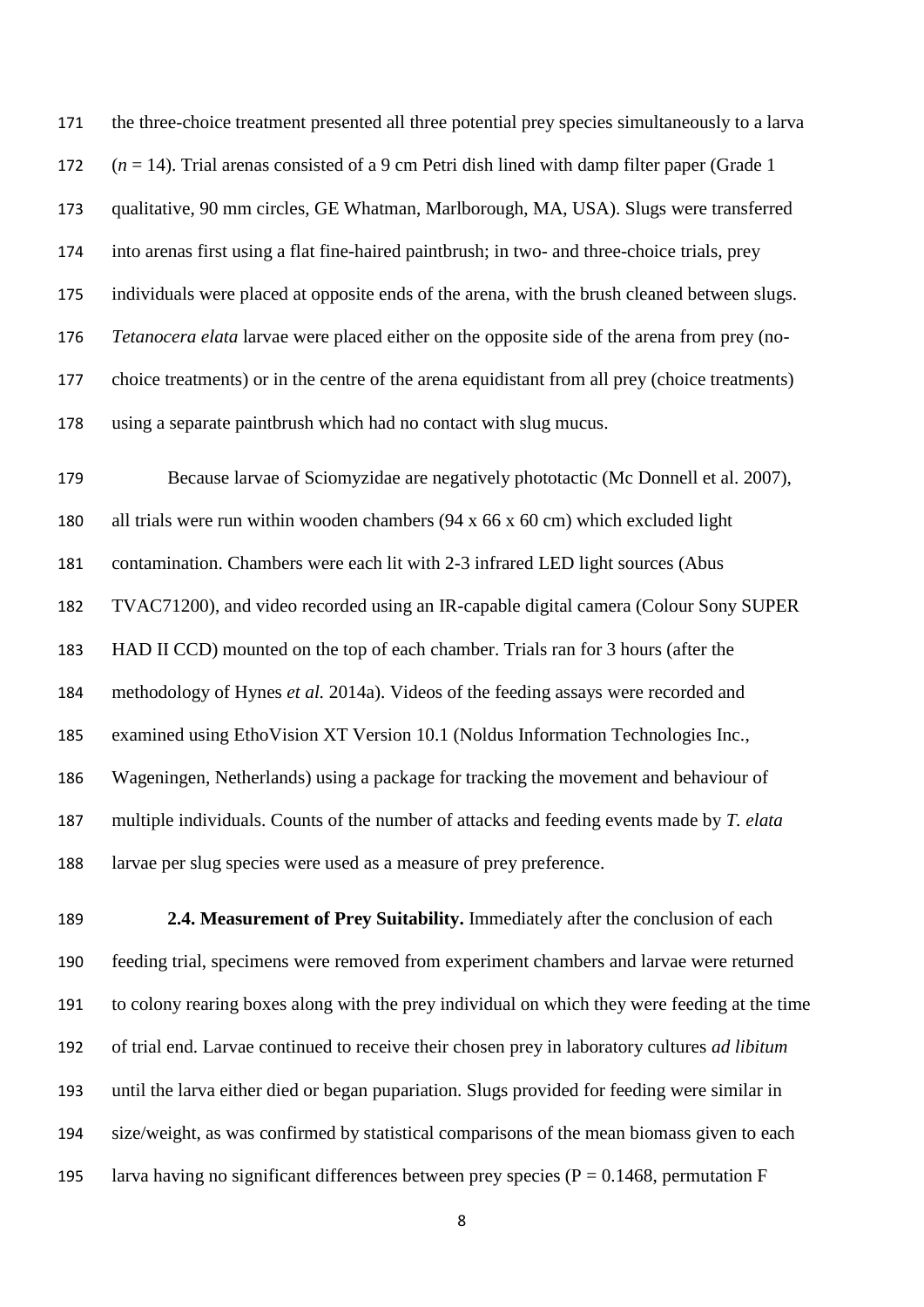tests). If no feeding occurred during trials, larvae received *D. reticulatum* as the default prey species. Rearing boxes were checked every 2-3 days to assess survivorship as well as to perform enclosure maintenance and provide new prey as necessary. Development time of third instar larvae to pupariation, survivorship to pupariation, and the total number and biomass of prey provided to each larva was recorded for each individual to provide a measure of prey suitability. Larvae undergoing pupariation were typically considered dead when decomposition was observed. In a small number of instances, fully-formed pupae never produced adults. These puparia were allowed to remain undisturbed for approx. 9 months (into the subsequent summer season to account for the potential of the formation of an overwintering pupa), then dissected. All dissected puparia were confirmed to have degraded.

 **2.5. Statistical Analyses.** Prey species preference was determined by comparing the number of trials where feeding occurred compared to those where feeding did not occur on each prey species using a Fisher's Exact test and *post-hoc* Dunn tests. The number of attacks preceding a successful feeding event (i.e., handling time) was evaluated using Kruskal-Wallis tests with *post-hoc* Dunn tests where Kruskal-Wallis values were significant. Larval survivorship to pupariation was compared between prey species using a 3x3 Chi-squared table followed by a *post-hoc* Dunn test for pairwise comparisons, and development rates were analysed using ANOVA or Welch's t-test according to normality and variances of the data sets. Prey consumption (number of individuals and biomass) by *T. elata* larvae in colony 215 were compared using permutation F tests. Analyses were performed using R (R version 3.2.5, R Core Team 2013, The R Foundation for Statistical Computing, Vienna, Austria) in R Studio.

### **3. Results**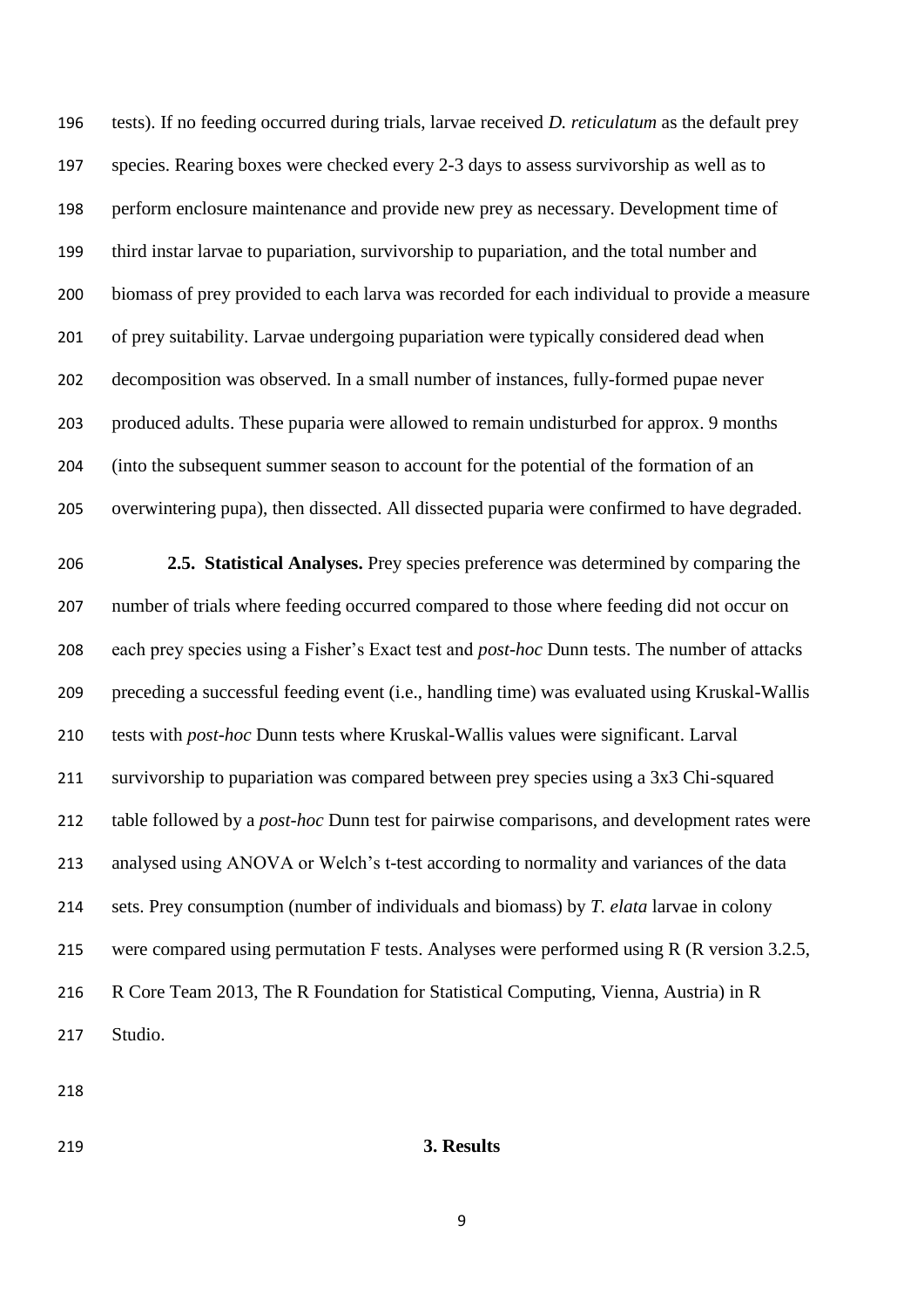| 221 | 3.1. Prey Preference. Prey preference was measured by comparing the number of                    |
|-----|--------------------------------------------------------------------------------------------------|
| 222 | trials where feeding occurred with the number of trials where larvae did not feed for each       |
| 223 | slug species. Across all choice levels (e.g., no-choice, two-choice, and three-choice) feeding   |
| 224 | occurred on all potential prey species during the three hour observation period. Naïve T. elata  |
| 225 | larvae attacked prey slugs at least once in 91% of all trials, with successful feeding occurring |
| 226 | in 74% of all trials. Statistical comparisons were only made between species at the same         |
| 227 | choice level (i.e., feeding rates were compared in two-choice trials and a separate comparison   |
| 228 | was made for three-choice trials); additionally, feeding rates were not compared statistically   |
| 229 | between species in no-choice trials, as the experimental setup was not appropriate for this      |
| 230 | type of comparison ( <i>i.e.</i> , no-choice trials generated a mix of dependent and independent |
| 231 | variables that would not allow for accurate comparison between and within species).              |

 In no-choice trials, all *D. reticulatum* specimens (100%) exposed to *T. elata* were fed on successfully by larvae in comparison to just 67% and 46% for *T. budapestensis* and *A. hortensis*, respectively (Table 1). In two-choice trials when the data are combined for each slug species tested (Fig. 1), *D. reticulatum*, with a 52% success predation rate, was again the slug species most successfully preyed upon by *T. elata* larvae in comparison to *A. hortensis* (44%) and *T. budapestensis* (25%), respectively. In addition, the number of successful feeding events by *T. elata* larvae on *A. hortensis* was significantly greater (P = 0.0484) than on *T. budapestensis* in the *A. hortensis* / *T. budapestensis* two-choice trial (Table 1). In contrast, although no significant differences were detected in the three-choice trials, it is interesting to note that when *T. elata* larvae had a choice between the three slug species, *D. reticulatum* was predated upon least frequently (14%) in comparison to *A. hortensis* (36%) and *T. budapestensis* (21%) (Table 1). In addition, as the treatments progressed from no-choice to two-choice and three-choice trials, the percentage of successful feeding events on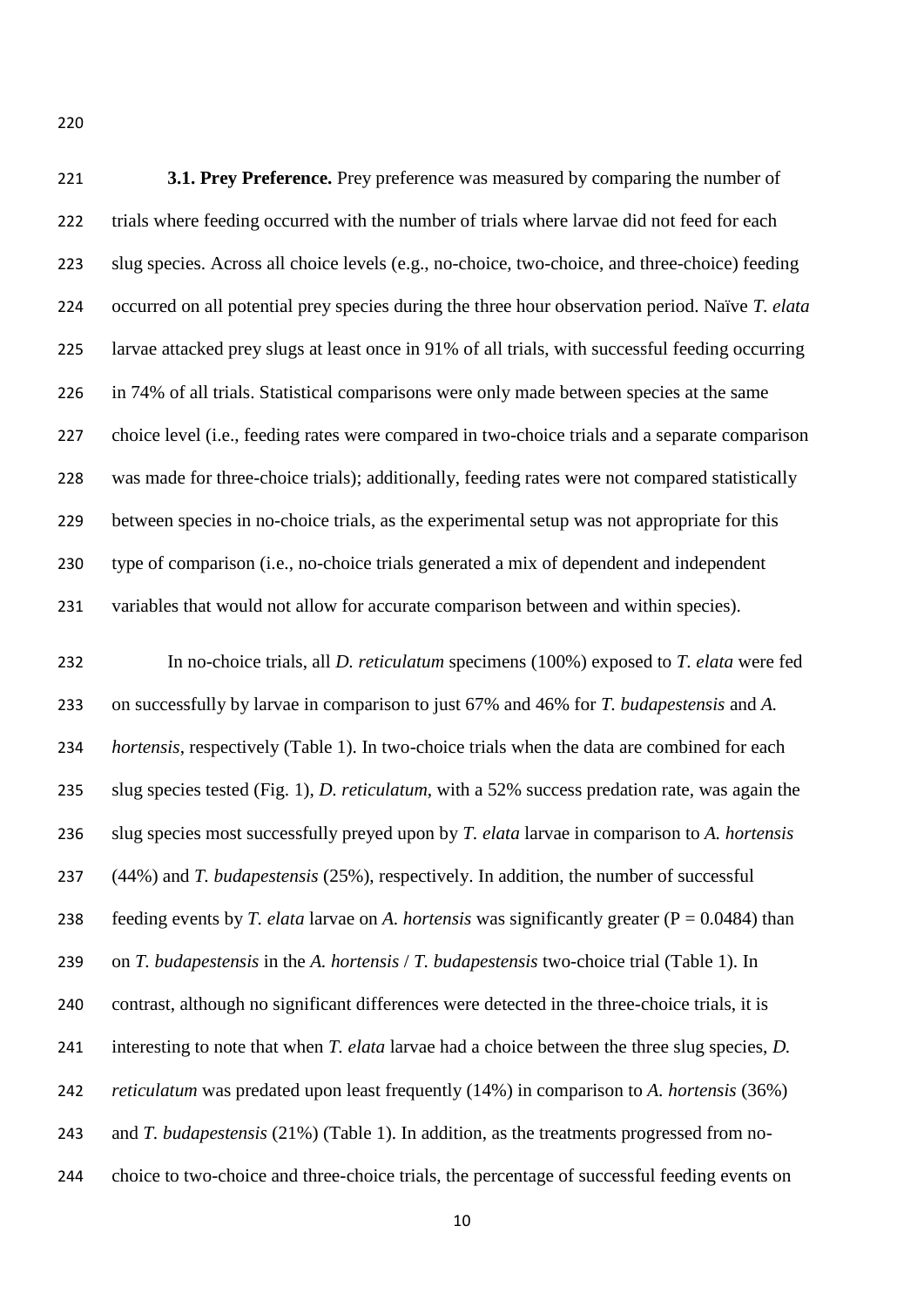*D. reticulatum* decreased from 100% to 52% to just 14%, and on *T. budapestensis* from 67% to 25% to 21%. However, for *A. hortensis*, there was little difference in the percentage of successful feeding events between no-choice (46%), two-choice (44%) and three-choice (36%) trials (Fig. 1).

 **3.2. Prey Suitability.** Suitability of each prey species was determined by the number of preliminary attacks made by a larva before successful feeding commenced (i.e., handling time), larval survivorship to pupariation, and third instar development time (to pupariation).

 *3.2.1. Efficacy of attack and feeding.* For the purposes of this study, an attack was defined as a larva extending its mouthparts into prey tissue in a brief contact which typically lasted approximately 1 second or less. This differed from larval feeding which was marked by prey being penetrated by the larva's mouthparts for an extended period of time coupled with subtle rippling contractions of the anterior body of the larva and the raising of the posterior spiracles (as described by Hynes *et al.* 2014a). When examined as a function of prey species or choice level, the number of attacks prior to a successful feeding event did not differ significantly according to Kruskal-Wallis tests (Supplementary Table 2) although larvae required a maximum of just three attacks before feeding successfully on *D. reticulatum*, compared with a maximum of five attacks being required in some cases for the other two slug species (Fig. 2). When all feeding events were pooled across choice levels, however, there were significant differences in the number of attacks required prior to feeding  $(P = 0.00359, \chi^2 = 11.258, df = 2)$  between the three potential prey species (Table 2). Larvae were able to begin feeding on *D. reticulatum* after significantly fewer attacks than on *A. hortensis* (P = 0.0008) and *T. budapestensis* (P = 0.0059), with no significant difference (P = 0.3098) between *A. hortensis* and *T. budapestensis* (Table 2).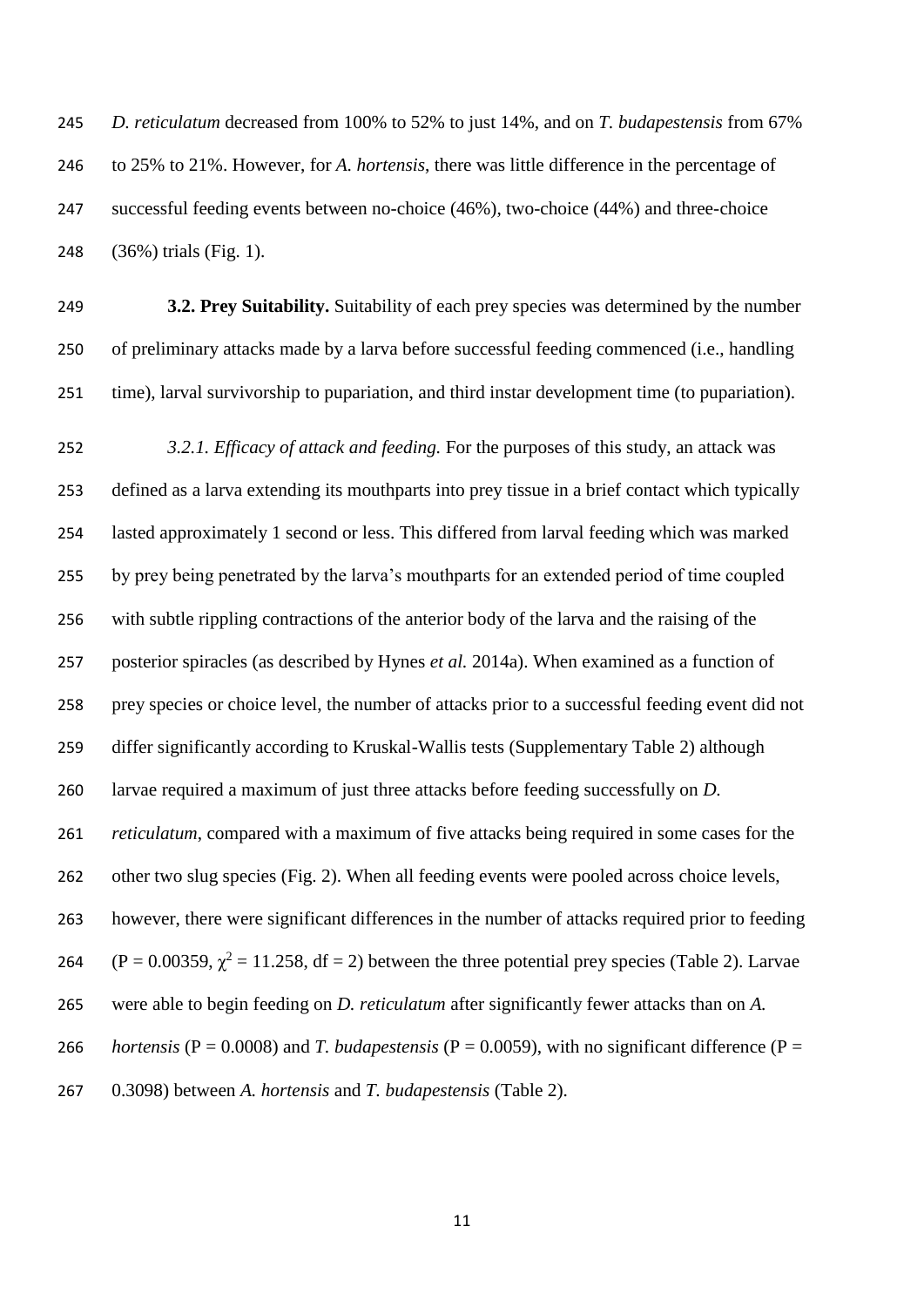*3.2.2. Survivorship.* Larval survivorship was comprised of two measures: (1) full formation of a puparium and (2) attempted or partial pupariation (where the larva died during pupariation and failed to complete a viable puparium). The two measures were combined to reflect overall larval survivorship to the beginning of pupariation, which was significantly 272 affected by prey species ( $P = 0.0435$ ,  $\chi^2 = 9.8221$ , df = 4) (Table 3). The rates of partial and full pupariation were also considered independently, with greater survivorship levels observed for larvae fed on *D. reticulatum* than for those reared on *T. budapestensis* when 275 partial pupariation occurred ( $P = 0.0348$ ) (Table 3). All other pairwise comparisons between prey species and pupariation success relevant to the study were non-significant (Supplementary Table 3).

 One adult female and one adult male, reared as larvae on *D. reticulatum* and *T. budapestensis* respectively, successfully eclosed (Table 3), but no adults eclosed from *A. hortensis*-reared pupae. When comparing rates of full pupariation, larvae reared on *A. hortensis* showed slightly higher survivorship (25%) than *D. reticulatum* (16%), with *T. budapestensis* only forming a single puparium (6%). A greater percentage of larvae reared on *D. reticulatum* following feeding trials reached at least the partial puparium stage (64%) compared to those reared on *A. hortensis* (50%) or *T. budapestensis* (25%). It is worth noting that a considerable majority (84%) of pupariation attempts overall resulted in death before successful pupariation was accomplished for larvae reared on all prey species combined.

 *3.2.3. Larval development rate.* Prey species did not significantly affect the overall developmental rates (e.g., combined development of fully and partially pupariating 289 individuals) of *T. elata* larvae (P = 0.4574, F = 0.9529, df = 5) (Fig. 3). Of the larvae which successfully pupariated, those reared on *D. reticulatum* reached pupariation at a slightly faster 291 rate (60.44 d  $\pm$  8.13) compared to those reared on *A. hortensis* (63.00 d  $\pm$  1.78, respectively) (Table 3), although the single larva to complete pupariation on *T. budapestensis* was faster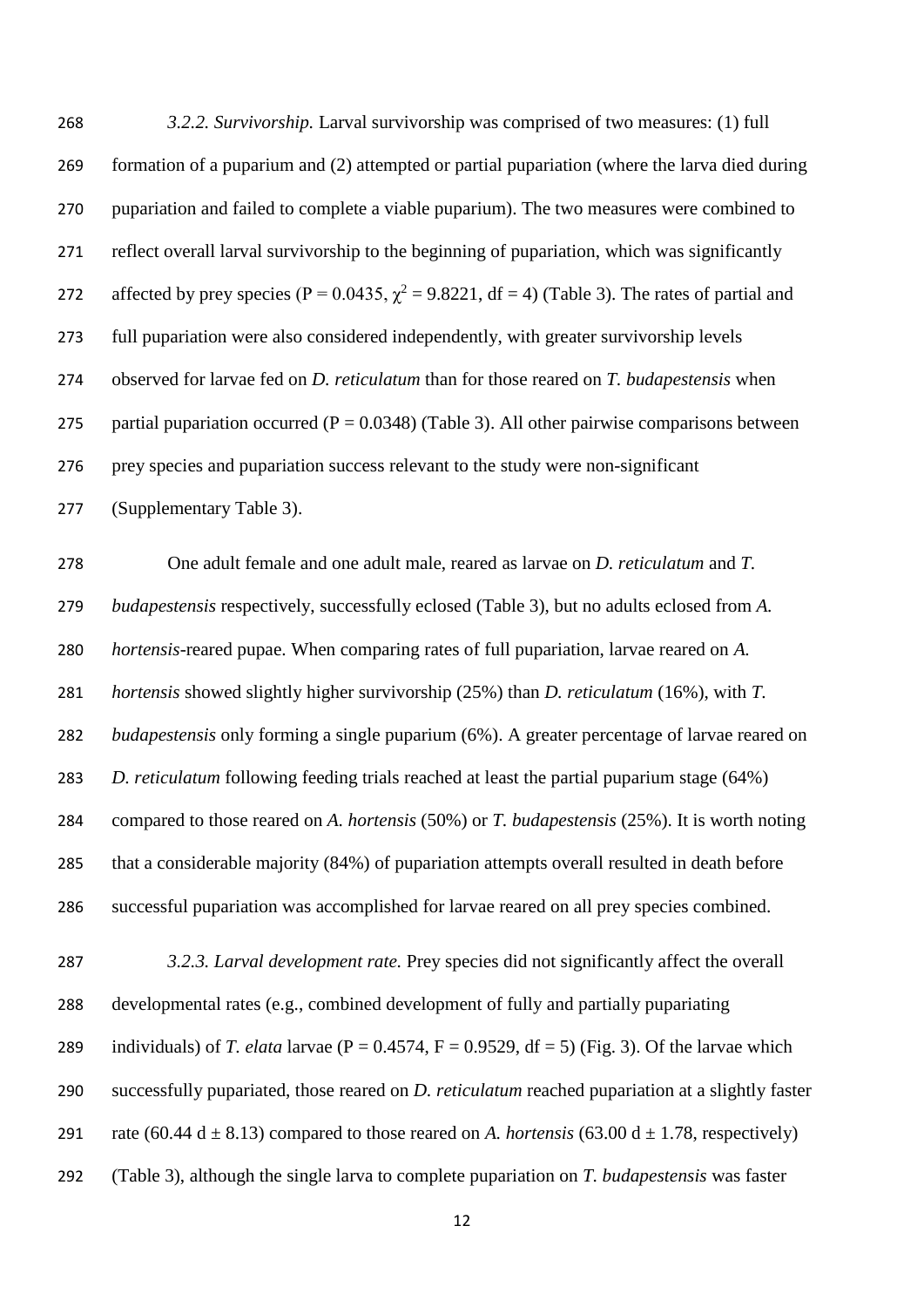| 293 | than the mean of both (45 d) (Table 3). There was no observed difference in development                      |
|-----|--------------------------------------------------------------------------------------------------------------|
| 294 | time to full puparia between larvae reared on <i>D. reticulatum</i> and <i>A. hortensis</i> ( $P = 0.7659$ , |
| 295 | Welch's t-test) (Fig. 3). The two adult eclosions reflect a different trend than the mean                    |
| 296 | development rates; puparial duration for the larva reared on <i>D. reticulatum</i> was considerably          |
| 297 | faster than for the larva reared on T. budapestensis (25 d and 45 d, respectively).                          |
| 298 | Developmental rate to successful puparia could not be statistically compared for larvae reared               |
| 299 | on <i>T. budapestensis</i> because only a single puparium was formed.                                        |
| 300 | Development rate to partial pupariation was slower for larvae fed on <i>D. reticulatum</i>                   |
| 301 | (70.93 d $\pm$ 5.18) than for larvae reared on A. hortensis (57.50 d $\pm$ 10.84) and T. budapestensis       |
| 302 | $(46.00 d \pm 4.58)$ . As with larvae which successfully completed pupariation, ANOVA analysis               |
| 303 | indicated that prey species had no significant effect on the development rate of larvae only                 |
| 304 | achieving partial pupariation (P = 0.2192, F = 1.5946, df = 2) (Fig. 3).                                     |
|     |                                                                                                              |

#### **4. Discussion**

 The preference for prey species, or lack thereof, demonstrated by predaceous *T. elata* larvae was complex and variable. Similar to observations by Knutson *et al.* (1965), larvae were observed feeding on a range of prey species. In the current trial, larvae attacked and fed on all potential prey species offered at all choice levels. The only observed significant difference in feeding rate, that of *A. hortensis* being predated significantly more frequently than *T. budapestensis* in paired two-choice trials, could indicate that *A. hortensis* is more palatable or easier to predate, which contradicts Knutson *et al.* (1965) who observed *T. elata* refusing to feed on *A. hortensis*. In other treatments, rather than exhibiting a clear preference between prey, larvae instead tended to attack and proceed to feed on whichever individual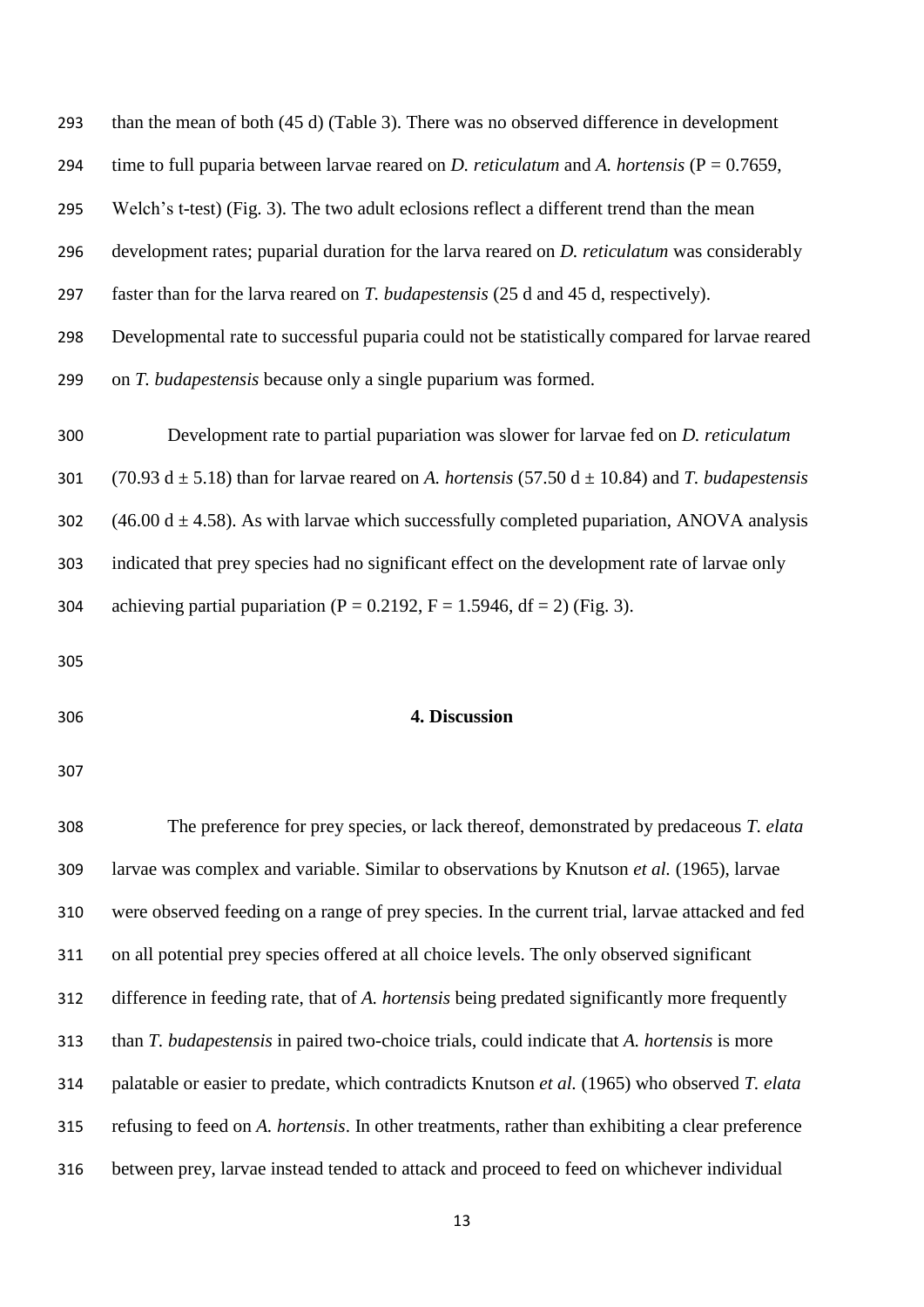they encountered first, regardless of species. Consequently, there must be consideration of the probability that a number of these feeding events may have occurred somewhat randomly. Hynes *et al.* (2014a) and D'Ahmed *et al.* (2019) observed that third instar *T. elata* larvae regularly displayed a "search-and-wait" or "wait" behaviour (54% and 40% of trials, respectively) whereby larvae largely remained stationary until a prey individual came into contact with the larva as a result of the prey's movement. The nature of the feeding assays in the current study (where all trials were run in 9 cm Petri dishes, regardless of the prey density) inherently increased the probability that larvae would encounter a prey individual of any species as the number of individuals within trial arenas increased. Alternatively, *T. elata* larvae may exhibit variable functional responses based on prey density where higher prey density could result in lower prey preference. Such responses have been observed for *Tetanocera ferruginea* Fallén (Barker et al. 2004), and warrant further exploration for the closely-related *T. elata*.

 Feeding by larvae in no-choice trials demonstrated a clear affinity for *D. reticulatum*, representing the only observed instance of 100% feeding rate in the trial. Likewise, in pairwise trials where *D. reticulatum* was an option, it was fed on at higher (though non- significant) frequencies than other prey options. The elevated rates of feeding on *D. reticulatum* may be the result of a number of pre-existing conditions. First, *D. reticulatum* is the optimal neonate host (Knutson et al. 1965; D'Ahmed et al. 2019), and the species on which all larvae used in trials were reared in the parasitoid first and second instars. While the third instar larvae used in trials were considered naïve, as they had not been given any slug meal once they matured to the free-living predaceous stage, they did have some prior association with *D. reticulatum* as they were allowed to continue feeding on the original neonate host carcass for a short period after maturing to third instar. This may have predisposed larvae toward feeding on a species with which they already had some (limited)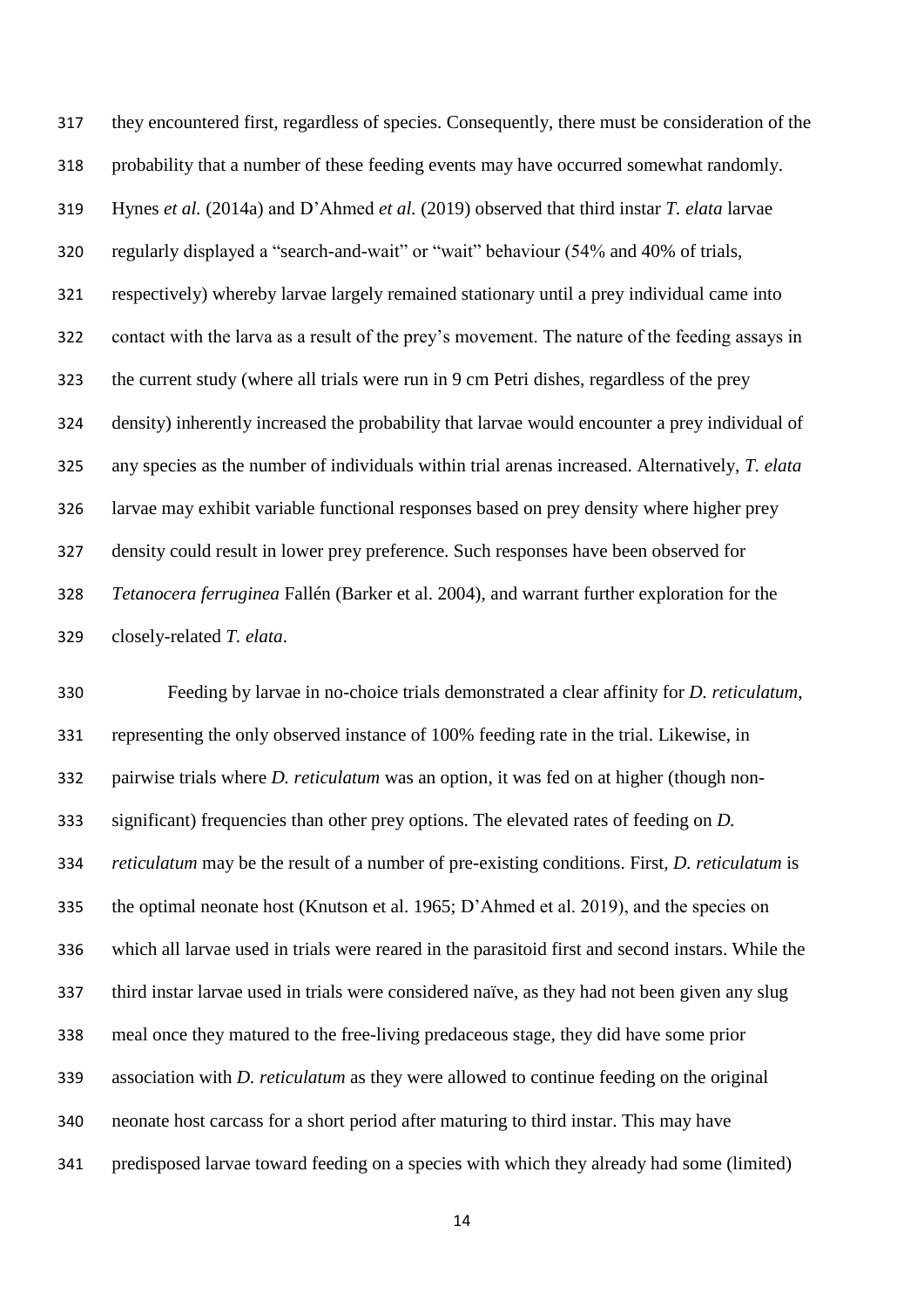prior experience (Dillon et al. 2014). Alternatively, due to *D. reticulatum* being the neonate host, *T. elata* may be evolutionarily predisposed to predating on this species. While *D. reticulatum* does have considerable predator-avoidance defences in the form of exudation of a calcium-rich, viscous mucus (O'Hanlon et al. 2018), *T. elata* larvae have likely evolved coping strategies which allows them to parasitise and predate *D. reticulatum* more efficiently. Larvae were able to successfully feed on *D. reticulatum* after fewer attacks than either alternative species, supporting this potential of co-evolved strategies of predation of *T. elata* toward their parasitoid host. In contrast to handling time on *A. hortensis* and *T. budapestensis*, which increased as prey density increased, larvae began feeding on *D. reticulatum* most rapidly in three-choice trials, though there was no significant increase or decrease in handling time for *D. reticulatum* between choice levels.

 Survivorship of larvae following trials was also greater on *D. reticulatum* than on alternative prey. Larval performance reflected a gradient of prey suitability, both for partial pupariation and full pupariation, with *D. reticulatum* being superior, *A. hortensis* being next favourable, and *T. budapestensis* least successful for survivorship. Across all species, larvae progressing into pupariation experienced high mortality, indicating this may be a particularly vulnerable point for *T. elata* larvae. Similar development times across prey species may support previous observations (ABE, unpublished data) which indicate that pupariation in *T. elata* could be related to consumption of a certain threshold amount of prey biomass. Though non-significant, the shorter development times witnessed for larvae reared on *A. hortensis* and *T. budapestensis*, combined with lower puparial weights, could suggest that these prey species are less suitable. It is worth noting that no adults successfully eclosed from puparia of larvae reared on *A. hortensis*. Larvae fed on *D. reticulatum* and *T. budapestensis* each produced one adult (female and male, respectively), though larvae pupariated at higher rates after being reared on *D. reticulatum*.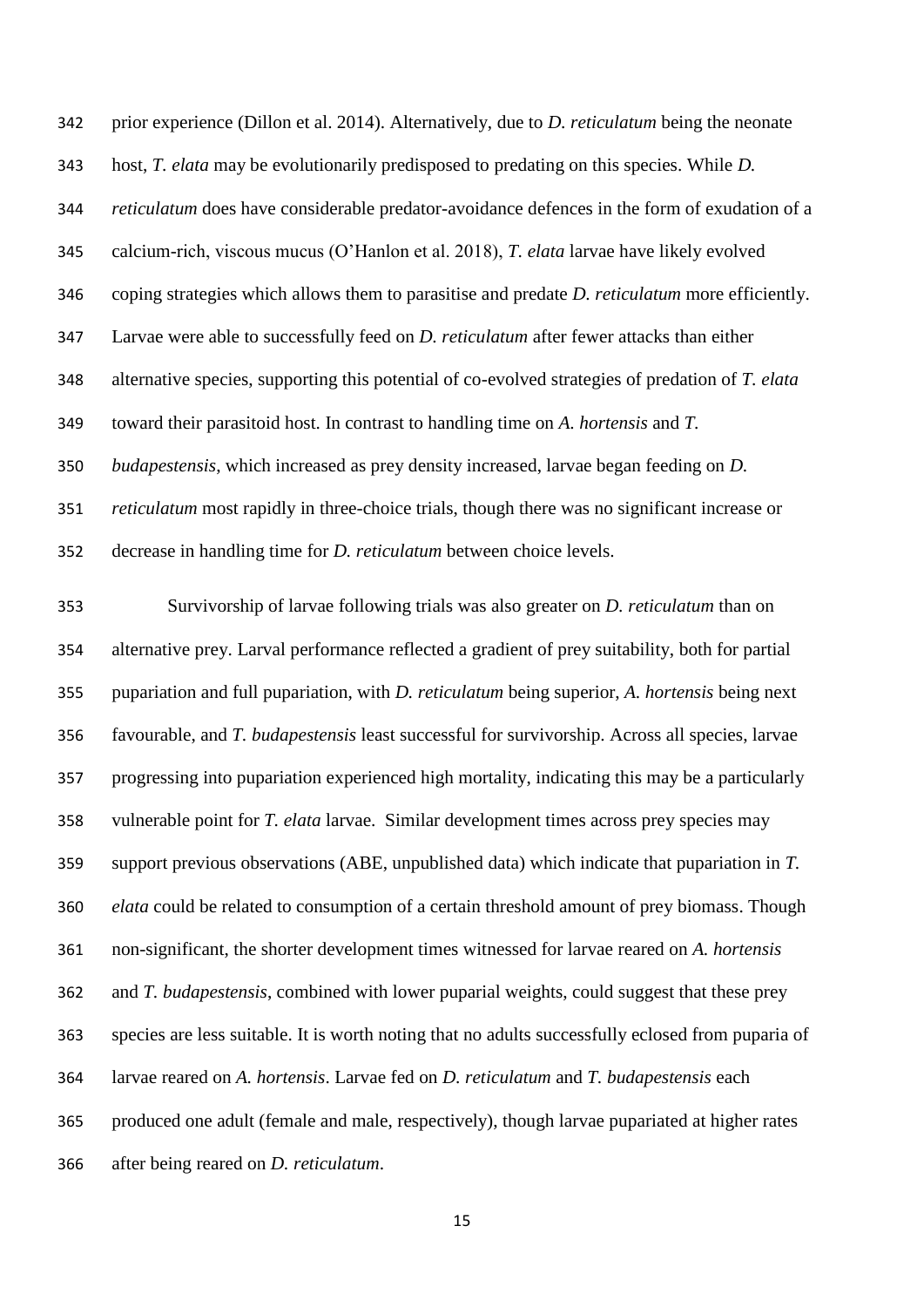When taken together, the combination of feeding efficiency, survivorship, and developmental rates indicate that *D. reticulatum* may still be the superior prey species for *T. elata* larvae. Any differences in prey suitability may be due to several factors, from palatability (resulting in increased biomass consumption), the provision of essential nutrients, or ease of attack (Omkar 2005). Considering the ease with which larvae commenced feeding on *D. reticulatum* compared to other species, it seems likely that predating *D. reticulatum* poses a lower energetic cost to *T. elata* larvae. It is also reasonable to posit that *D. reticulatum* may provide nutritional components that align with the metabolomic needs of *T. elata* larvae entering the pupal phase more effectively than *A. hortensis* or *T. budapestensis*. When all considerations are taken together, *T. elata* appears to be a viable option for safe and efficacious biological control for pestiferous slugs in European horticulture. While trials demonstrated the ability of larvae to utilise alternative prey, larvae experienced reduced performance and physiological trade-offs when their diets were restricted to particular slug species. It appears that *D. reticulatum* is a superior prey species and may provide nutritional components lacking in other prey species which *T. elata* larvae require to complete development. This, combined with superior location of *D. reticulatum* populations (Hunter 1966) and synchronicity with *T. elata* life history (Speight and Knutson 2012), makes any consequential prey shift unlikely to be realised under field conditions.

 Although the outcomes of this study are optimistic, further research should be undertaken prior to any meaningful utilisation of *T. elata* in a biological control context. High mortality rates experienced by larvae should be examined in greater detail, and other studies may investigate additional aspects of larval fitness. If larval survivorship can be enhanced, an investigation of the impacts of alternative prey on adult longevity, reproductive capacity, and progeny fitness (*via* Aldrich 1986; Legaspi et al. 1996) would be highly enlightening and would complement the assessment of physiological suitability of prey species investigated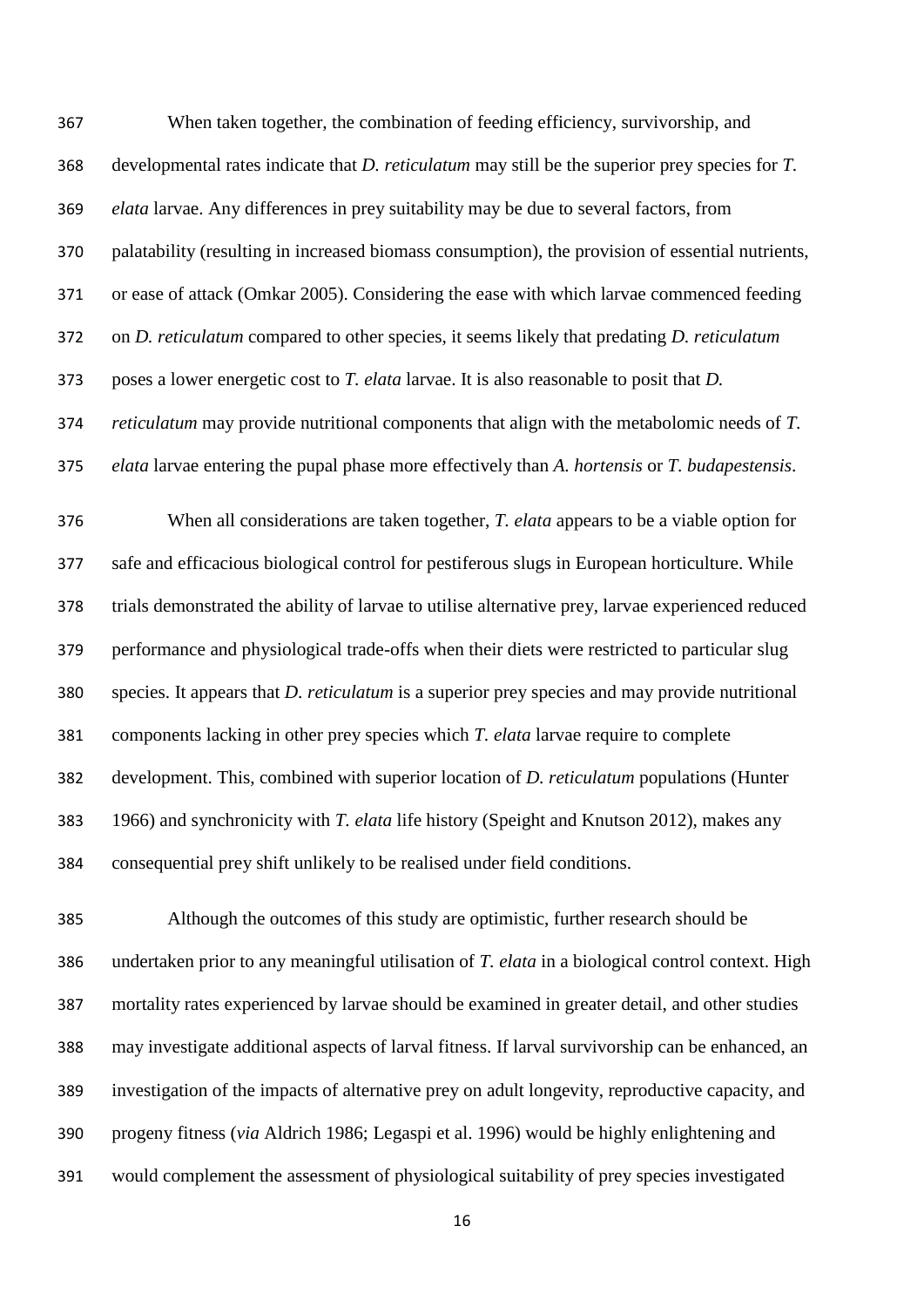| 392 | here. Further studies may also investigate choice of additional slug species T. elata larvae are   |
|-----|----------------------------------------------------------------------------------------------------|
| 393 | likely to encounter in agroecosystems, as this study was not exhaustive. Additionally, feeding     |
| 394 | choice and physiological studies can be undertaken in more natural conditions. Trials              |
| 395 | described here were run in sterile, artificial arenas and larvae were reared under                 |
| 396 | environmental conditions (e.g., temperature, relative humidity, photoperiod) which had been        |
| 397 | determined for optimal larval growth in laboratory cultures (Hynes et al. 2014b). A difference     |
| 398 | in prey choice and/or survivorship may be observed if larvae are maintained under more             |
| 399 | natural conditions (e.g., in boxes with soil, plant material, etc.) with access to a range of slug |
| 400 | species rather than being restricted to one species for the duration of the predatory phase.       |
| 401 | This could also identify use of non-prey food items essential to larval development that are       |
| 402 | currently unknown. These topics will further enhance our practical knowledge of T. elata           |
| 403 | ecology and physiology, and contribute to enhancing the efficacy of an eventual conservation       |
| 404 | biological control programme.                                                                      |
| 405 |                                                                                                    |
| 406 | 5. References                                                                                      |
| 407 |                                                                                                    |
|     |                                                                                                    |
| 408 | Anonymous (2018) Restrictions on the use of metaldehyde to protect wildlife. In:                   |
| 409 | Environmental management, wildlife habitat and conservation. GOV.UK. Available via                 |
| 410 | https://www.gov.uk/government/news/restrictions-on-the-use-of-metaldehyde-to-                      |
| 411 | protect-wildlife. Cited 29 May 2019                                                                |
| 412 | Aldrich JR (1986) Seasonal variation of black pigment under the wings in a true bug                |
| 413 | (Hemiptera: Pentatomidae): A laboratory and field study. Proc Mol Wash 88:409-412                  |
| 414 | Barker G, Knutson L, Vala JC, Coupland J, Barnes J (2004) Overview of the biology of               |
| 415 | marsh flies (Diptera: Sciomyzidae), with special reference to predators and parasitoids            |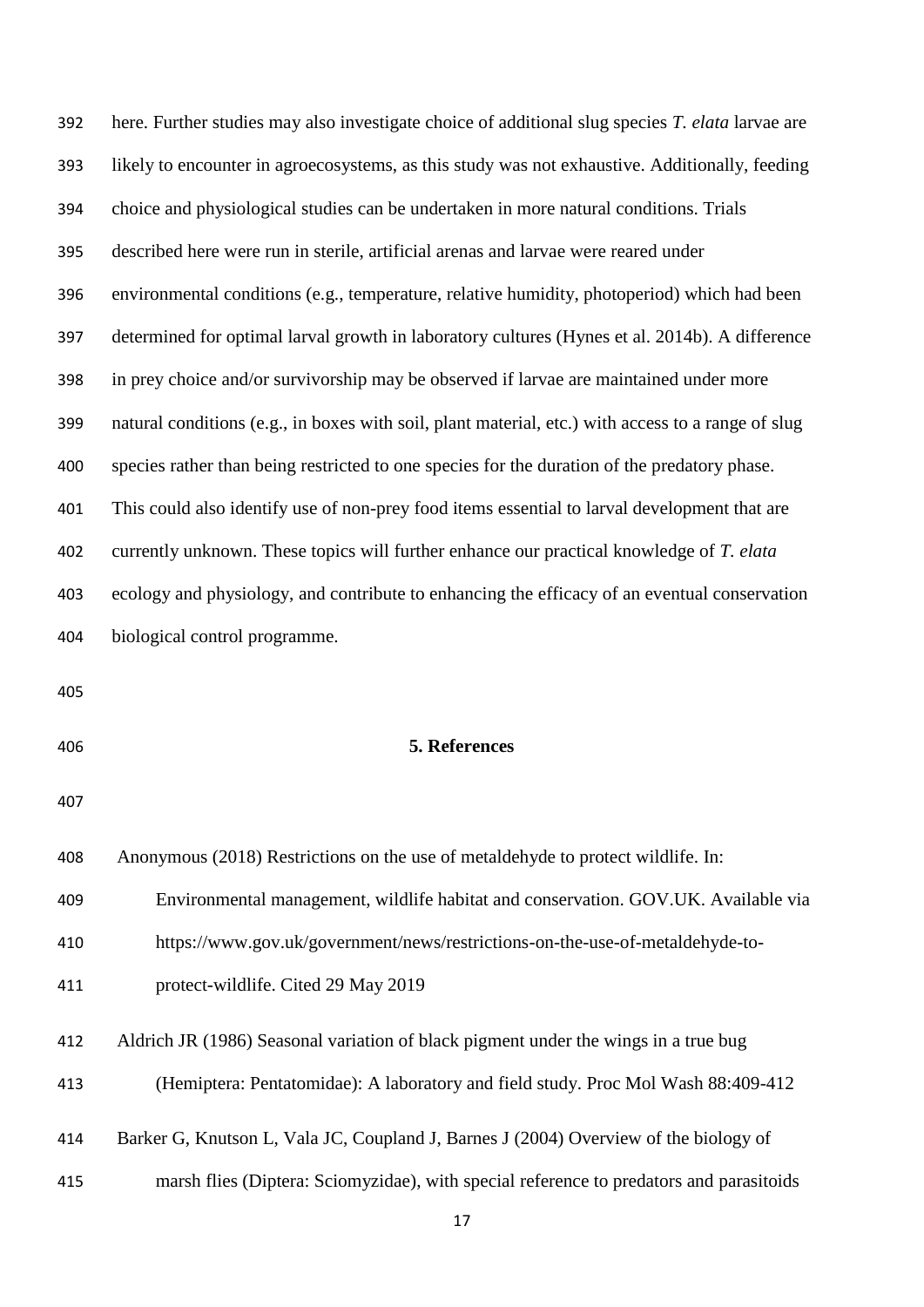- of terrestrial gastropods. In: Barker GM (ed) Natural enemies of terrestrial molluscs.
- CABI Publishing
- Beaver, O (1989) Study of effect of *Sepedon senex* W. (Sciomyzidae) larvae on snail vectors of medically important trematodes. J Sci Soc Thailand 15:171-189
- Berg CO, Knutson L (1978) Biology and systematics of the Sciomyzidae. Ann Rev Entomol 23:239-258
- DAFM (2016) Department of Agriculture, Forestry, and Marine: Annual Report. Available: https://www.agriculture.gov.ie/media/migration/publications/2017/FinalDAFM2016An nualReport090817.pdf. Cited 29 May 2019
- 
- D'Ahmed, KS, Stephens C, Bistline-East A, Williams CD, Mc Donnell RJ, Carnaghi M, Ó
- Huallacháin D, Gormally MJ (2019) Biological control of pestiferous slugs using
- *Tetanocera elata* (Fabricius) (Diptera: Sciomyzidae): Larval behavior and feeding on
- slugs exposed to *Phasmarhabditis hermaphrodita* (Schneider, 1859). Biol Control
- 135:1-8. doi: 10.1016/j.biocontrol.2019.04.003
- Dankowska E (2006) Laboratory studies on the use of a nematode *Phasmarhabditis*
- *hermaphrodita* (Schneider) in slug control. Folia Malacol 14(2):61-62
- Dillon RJ, Hynes TM, Mc Donnell RJ, Williams CD, Gormally MJ (2014) Influence of snail
- mucus trails and first snail meal on the behavior of malacophagous sciomyzid larvae.
- Biol Control 74:6-12. doi: 10.1016/j.biocontrol.2014.03.004
- Douglas MR, Tooker JF (2012) Slug (Mollusca: Agriolimacidae, Arionidae) ecology and
- management in no-till field crops, with an emphasis on the mid-Atlantic region. J Integr
- Pest Manag. doi 10.1603/IPM11023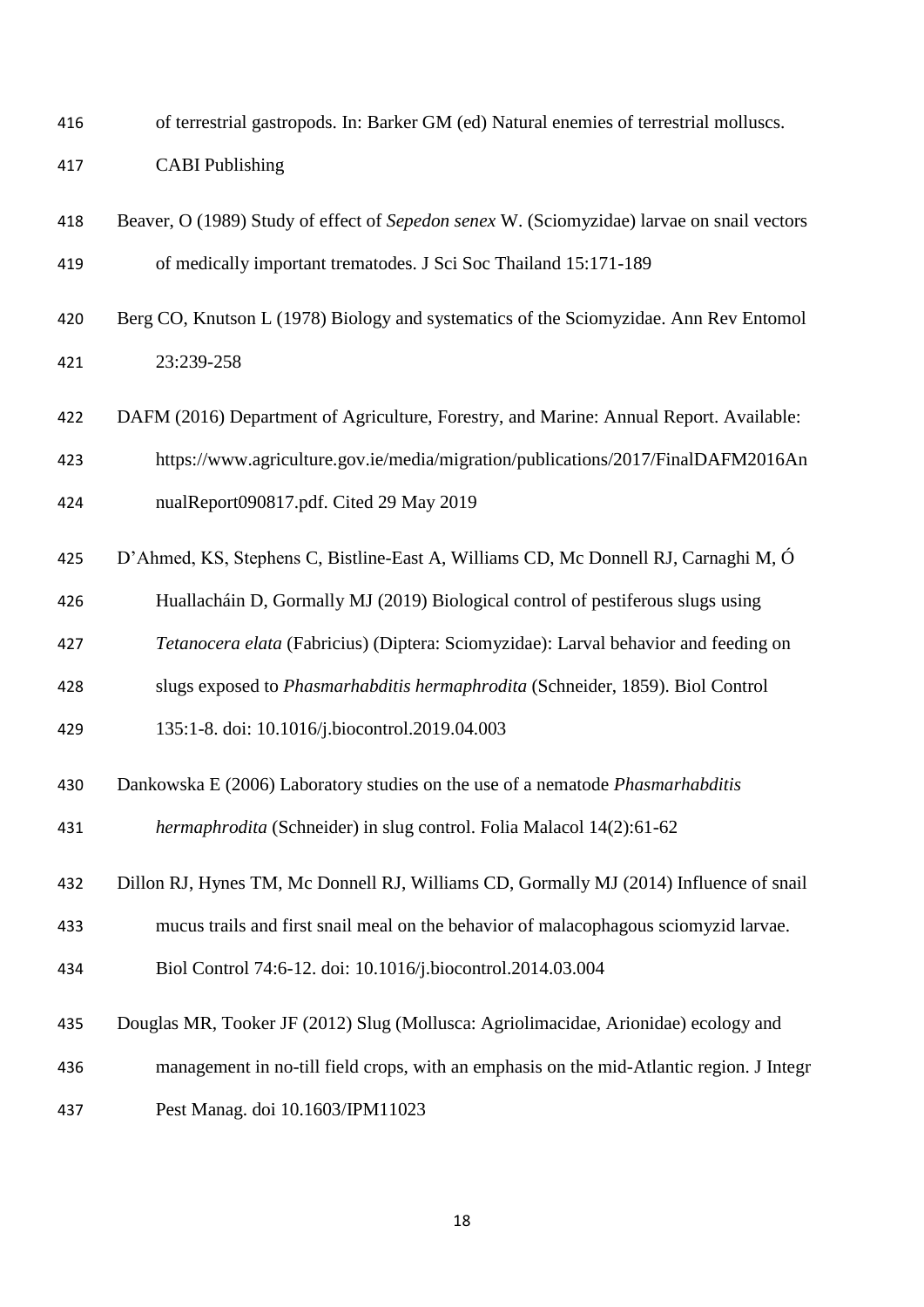| 438 | Eckblad JW (1973) Experimental predation studies of malacophagous larvae of Sepedon             |
|-----|-------------------------------------------------------------------------------------------------|
| 439 | fuscipennis (Diptera: Sciomyzidae) and aquatic snails. Exp Parasitol 33(2):331-342              |
| 440 | Edwards CA, Arancon NQ, Vasko-Bennett M, Little B, Askar A (2009) The relative toxicity         |
| 441 | of metaldehyde and iron phosphate-based molluscicides to earthworms. Crop Prot                  |
| 442 | $28:289 - 294$                                                                                  |
| 443 | European Commission. 2014. Commission implementing regulation (EU) No 187/2014. The             |
| 444 | Official Journal of the European Union.                                                         |
| 445 | European Commission. 2018. Commission implementing regulation (EU) 2018/917. The                |
| 446 | Official Journal of the European Union.                                                         |
| 447 | Giordani I, Hynes T, Reich I, Mc Donnell RJ, Gormally MJ (2014) Tetanocera elata                |
| 448 | (Diptera: Sciomyzidae) larvae feed on protected slug species Geomalacus maculosus               |
| 449 | (Gastropoda: Arionidae): First record of predation. J Insect Behav 27(5):652-656. doi:          |
| 450 | 10.1007/s10905-014-9457-1                                                                       |
| 451 | Gilbert F (1990) Size, phylogeny and life-history in the evolution of feeding specialization in |
| 452 | insect predators. In Gilbert F (ed) Insect Life Cycles: Genetics, Evolution and Co-             |
| 453 | ordination. Springer, London                                                                    |
| 454 | Glen DM, Wilson MJ (1997) Slug-parasitic nematodes as biocontrol agents for slugs. Agro         |
| 455 | Food Ind Hi Tec 8:23-27                                                                         |
| 456 | Gormally MJ (1988) Studies on the oviposition and longevity of <i>Ilione albiseta</i> (Dipt.:   |
| 457 | Sciomyzidae) – Potential biological control agent of liver fluke. Entomophaga                   |
| 458 | 33(4):387-395                                                                                   |
| 459 | Grewal PS, Ehlers RU, Shapiro-Ilan DI (2005) Nematodes as biological control agents.            |
| 460 | CABI Publishing, Wallingford, UK                                                                |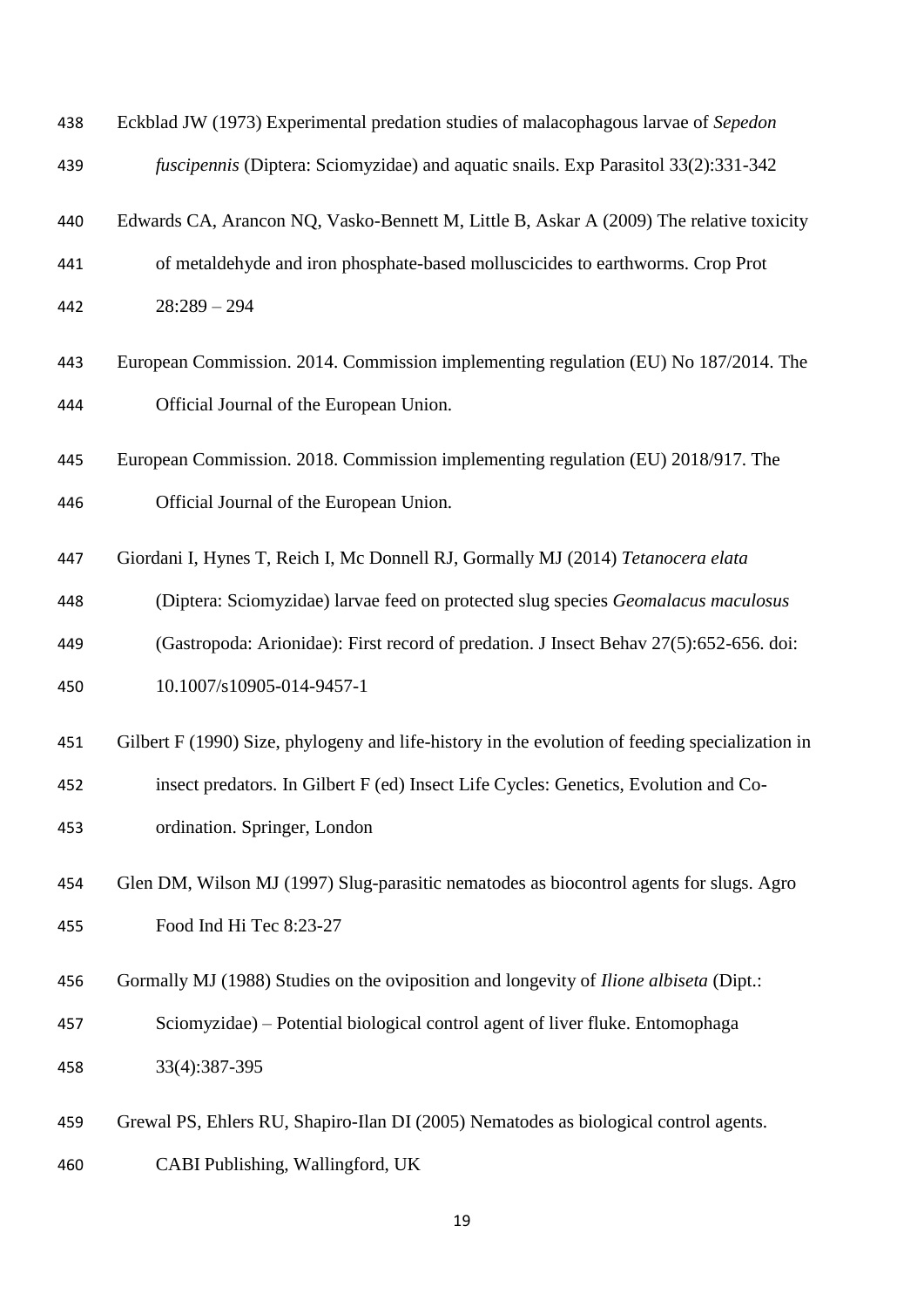| 461 | Haab C (1984) Etude expérimental de la biologie de Sepedon sphegea (Fabricius, 1775) et       |
|-----|-----------------------------------------------------------------------------------------------|
| 462 | aspects de sa prédation lavaire (Diptera: Sciomyzidae). Unpublished PhD dissertation,         |
| 463 | Montpellier, France.                                                                          |
| 464 | Howlett SA (2012) Terrestrial slug problems: classical biological control and beyond. CAB     |
| 465 | Rev 7(51):1-10                                                                                |
| 466 | Hunter PJ (1966) The distribution and abundance of slugs on an arable plot in                 |
| 467 | Northumberland. J Anim Ecol 35(3):543-557                                                     |
| 468 | Hunter PJ (1968) Studies on slugs of arable ground III: Feeding habits. Malacologia 6(3):     |
| 469 | 391-399                                                                                       |
| 470 | Hynes TM, Giordani I, Larkin M, Mc Donnell RJ, Gormally MJ (2014a) Larval feeding             |
| 471 | behaviour of Tetanocera elata (Diptera: Sciomyzidae): Potential biocontrol agent of           |
| 472 | pestiferous slugs. Biocontrol Sci Technol 24(9):1077-1082. doi:                               |
| 473 | 10.1080/09583157.2014.912259                                                                  |
| 474 | Hynes TM, Mc Donnell RJ, Kirsch A, Dillon RJ, O'Hara R, Gormally MJ (2014b) Effect of         |
| 475 | temperature on the larval stage of <i>Tetanocera elata</i> (Diptera: Sciomyzidae) – Potential |
| 476 | biological control agent of pestiferous slugs. Biol Control 74:45-51. doi:                    |
| 477 | 10.1016/j.biocontrol.2014.03.005                                                              |
| 478 | Iglesias J, Castillejo J, Castro R (2001) Mini-plot field experiments on slug control using   |
| 479 | biological and chemical control agents. Ann Appl Biol 139:285-292                             |
| 480 | Knutson LV, Stephenson JW, Berg CO (1965) Biology of a slug-killing fly, Tetanocera           |
| 481 | elata (Diptera: Sciomyzidae). Proc Malac Soc Lond 36:213-220                                  |
| 482 | Knutson LV, Vala JC (2011) Biology of snail-killing Sciomyzidae flies, 1st ed. Cambridge      |
| 483 | University Press, Cambridge, UK                                                               |
|     |                                                                                               |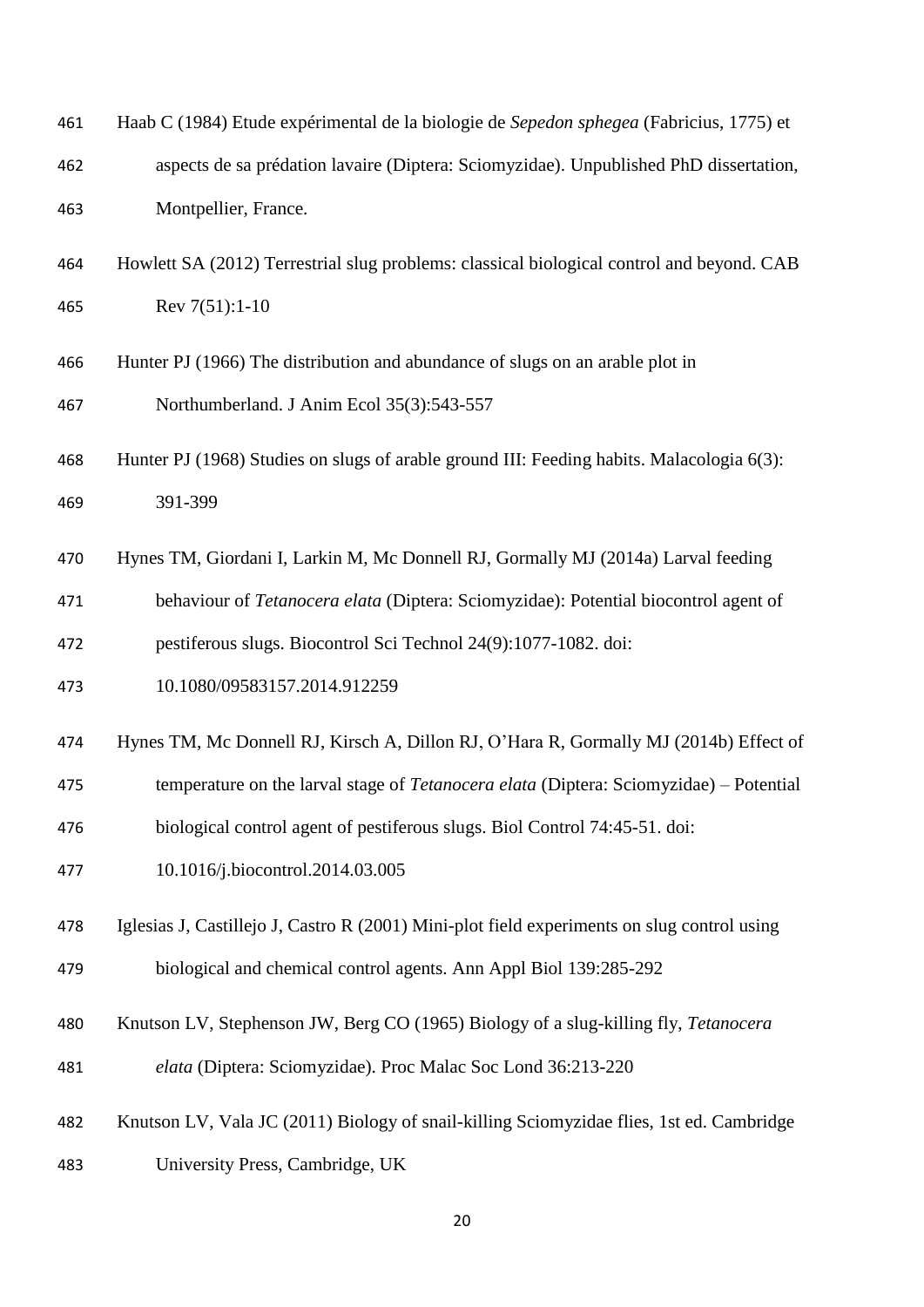| 484 | Kozłowski J, Jaskulska M, Kozłowska M (2014) Evaluation of the effectiveness of iron    |
|-----|-----------------------------------------------------------------------------------------|
| 485 | phosphate and the parasitic nematode <i>Phasmarhabditis hermaphrodita</i> in reducing   |
| 486 | plant damage caused by the slug Arion vulgaris Moquin-Tandon, 1885. Folia Malacol       |
| 487 | 22(4):293-300. doi: 10.12657/folmal.022.026                                             |
| 488 | Langan AM, Shaw EM (2006) Responses of the earthworm Lumbricus terrestris (L.) to iron  |
| 489 | phosphate and metaldehyde slug pellet formations. Appl Soil Ecol 34:184-189             |
| 490 | Legaspi JC, O'Neil RJ, Legaspi BC (1996) Trade-offs in body weights, egg loads, and fat |
| 491 | reserves of field-collected Podisus maculiventris (Heteroptera: Pentatomidae). Environ  |
| 492 | Entomol 25:155-164                                                                      |
| 493 | MacDonald N (2009) Slug control in field vegetables. Horticultural Development Company  |
| 494 | Field Vegetables Factsheet FV225                                                        |
| 495 | Manguin S, Vala JC (1989) Prey consumption by larvae of Tetanocera ferruginea (Diptera: |
| 496 | Sciomyzidae) in relation to number of snail prey species available. Ann Entomol Soc     |
| 497 | Am 82(5):588-592                                                                        |
| 498 | Mc Donnell RJ, Paine TD, Gormally MJ (2007) Trail-following behaviour in the            |
| 499 | malacophagous larvae of the aquatic sciomyzid flies Sepedon spinipes spinipes and       |
| 500 | Dictya montana. J Insect Behav 20(3):367. doi: 10.1007/s10905-007-9083-2                |
| 501 | Murdoch WW, Chesson J, Chesson PL (1985) Biological control in theory and practice. Am  |
| 502 | Nat 125:344-366                                                                         |
| 503 | Murphy WL, Knutson LV, Chapman EG, Mc Donnell RJ, Williams CD, Foote BA, Vala JC        |
| 504 | (2012) Key aspects of the biology of snail-killing Sciomyzidae flies. Ann Rev Entomol   |
| 505 | 57:425-447. doi: 10.1146/annurev-ento-120710-100702                                     |
|     |                                                                                         |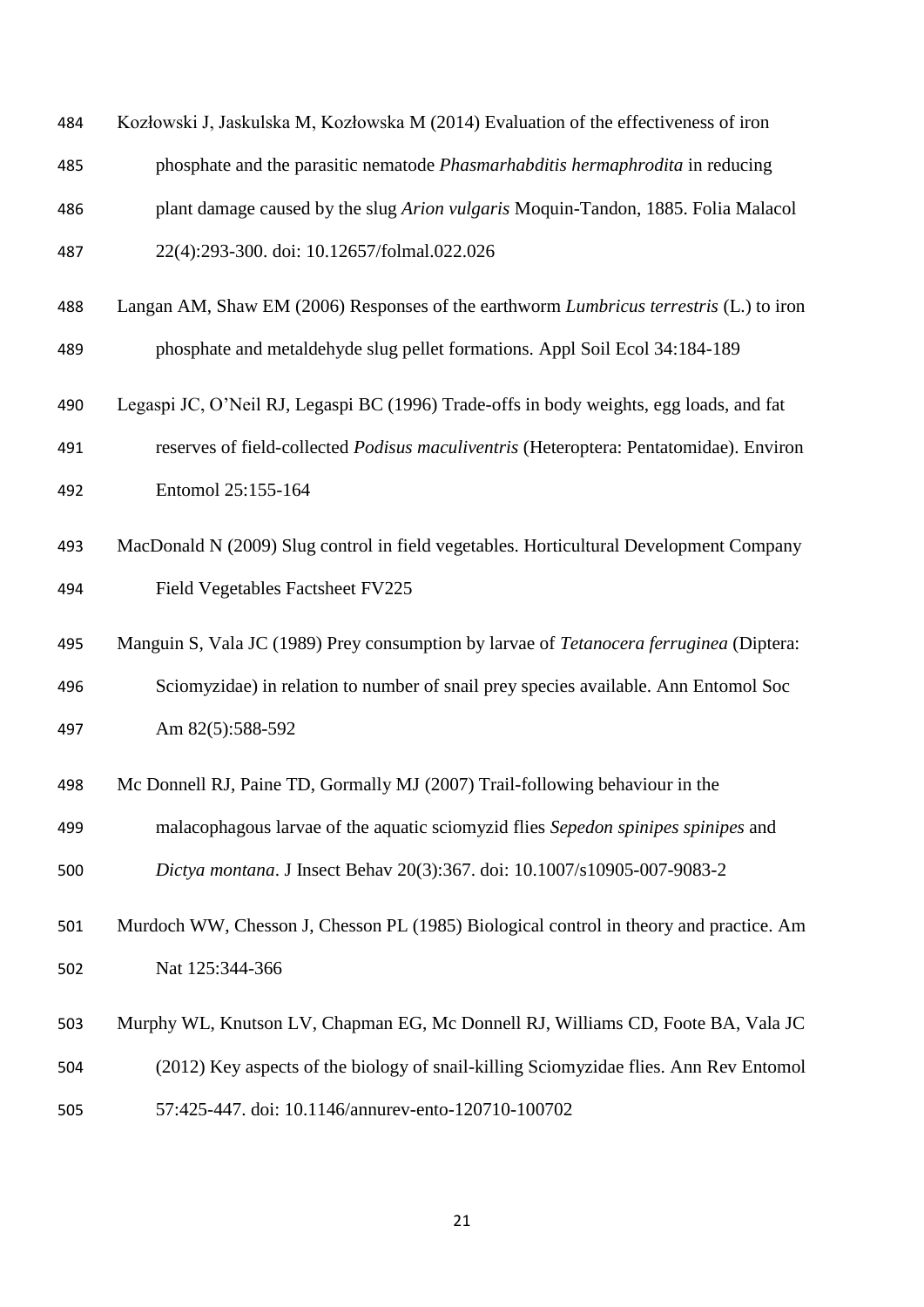| 506 | O'Hanlon A, Williams CD, Gormally MJ (2019) Terrestrial slugs (Mollusca: Gastropoda)       |
|-----|--------------------------------------------------------------------------------------------|
| 507 | share common anti-predator defence mechanisms but their expression differs among           |
| 508 | species. J Zoology 307:203-214. doi: 10.1111/jzo.12635                                     |
| 509 | Omkar GM (2005) Preference-performance of a generalist predatory ladybird: A laboratory    |
| 510 | study. Biol Control 34:187-195. doi: 10.1016/j.biocontrol.2005.05.007                      |
| 511 | Pieterse A, Malan AP, Ross JL (2017) Nematodes that associate with terrestrial molluscs as |
| 512 | definitive hosts, including Phasmarhabditis hermaphrodita (Rhabditida: Rhabditidae)        |
| 513 | and its development as a biological molluscicide. J Helminthology 91(5):517-27             |
| 514 | R Core Team (2013) R: A language and environment for statistical computing. R Foundation   |
| 515 | for Statistical Computing, Vienna, Austria. http://www.R-project.org/                      |
| 516 | Rae R, Verdun C, Grewal PS, Roberston JF, Wilson MJ (2007) Biological control of           |
| 517 | terrestrial molluscs using <i>Phasmarhabditis hermaphrodita</i> – Progress and prospects.  |
| 518 | Pest Manag Sci 63:1153-1164. doi: 10.1002/ps.1424                                          |
| 519 | Rae R, Robertson JF, Wilson MJ (2009) Optimization of biological (Phasmarhabditis          |
| 520 | hermaphrodita) and chemical (iron phosphate and metaldehyde) slug control. Crop Prot       |
| 521 | 28:765-773. doi: 10.1016/j.cropro.2009.04.005                                              |
| 522 | Rowson B (2014) Slugs of Britain and Ireland: Identification, understanding, and control.  |
| 523 | Field Studies Council Publications, National Museum of Wales, Cardiff                      |
| 524 | Rozkoŝný R (1984) The Sciomyzidae (Diptera) of Fennoscandia and Denmark. Fauna             |
| 525 | Entomologica Scandanavica, vol. 14. Scandinavian Science Press                             |
| 526 | Rozkoŝný R (1987) A review of the Palaearctic Sciomyzidae/Diptera: Sciomyzidae key to      |
| 527 | subfamilies, tribes and genera. University of Purkynianae Brunensis                        |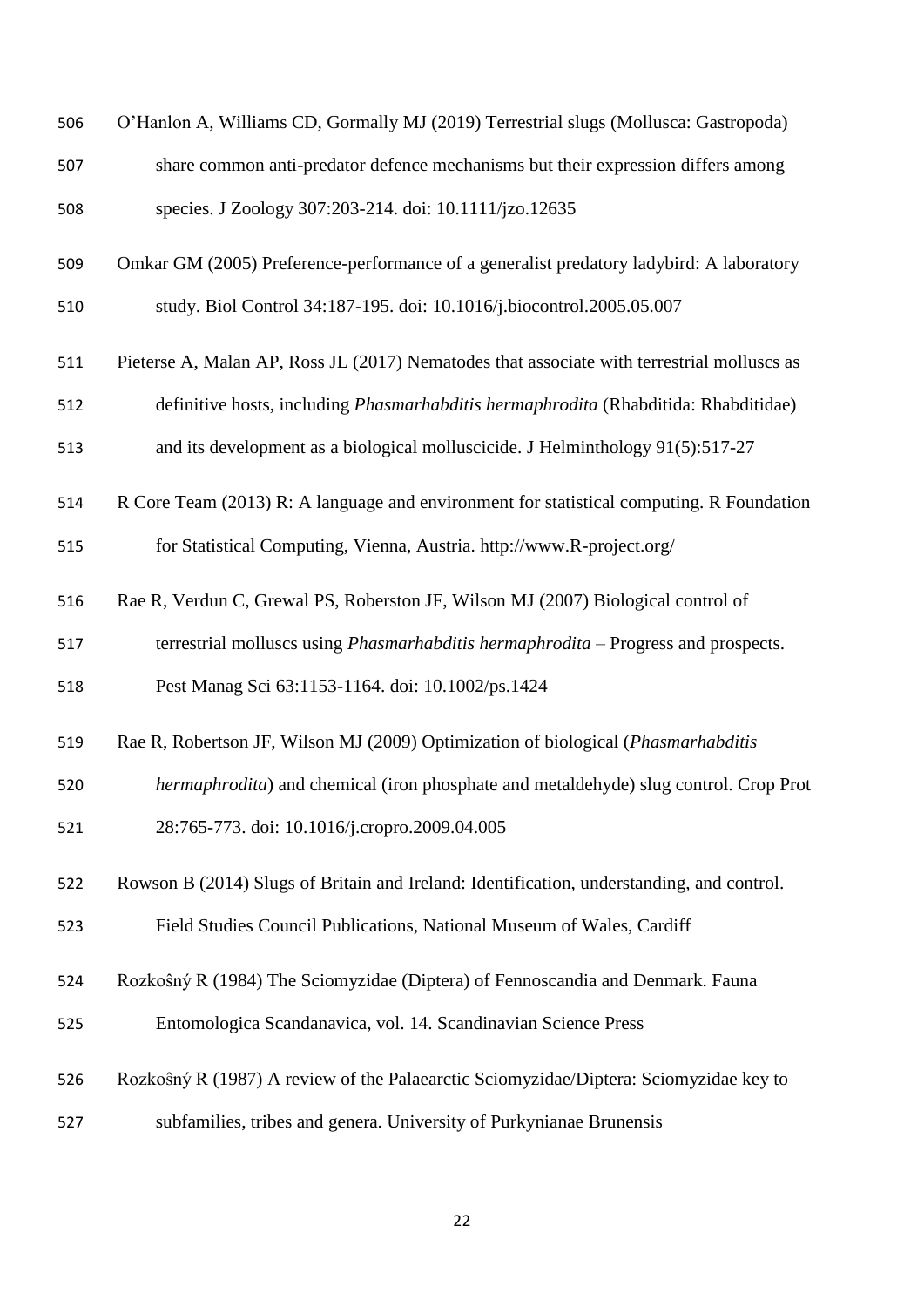| 528 | Speight MCD, Knutson LV (2012) Species accounts for Sciomyzidae and Phaeomyiidae            |
|-----|---------------------------------------------------------------------------------------------|
| 529 | (Diptera) known from the Atlantic zone of Europe. Dipterists Dig 19:1-38                    |
| 530 | Speiser B, Zaller JG, Neudecker A (2001) Size-specific susceptibility of the pest slugs     |
| 531 | Deroceras reticulatum and Arion lusitanicus to the nematode biocontrol agent                |
| 532 | Phasmarhabditis hermaphrodita. BioControl 46:311-320                                        |
| 533 | Speiser B, Kistler C (2002) Field tests with a molluscicide containing iron phosphate. Crop |
| 534 | Prot 21:389-394                                                                             |

- Vala, JC, Gbedjissi G, Knutson L, Dossou C (2000) Extraordinary feeding behaviour in
- Diptera Sciomyzidae, snail-killing flies. CR Acad Sci Paris, Sciences de la vie/Life
- Sciences 323:299-304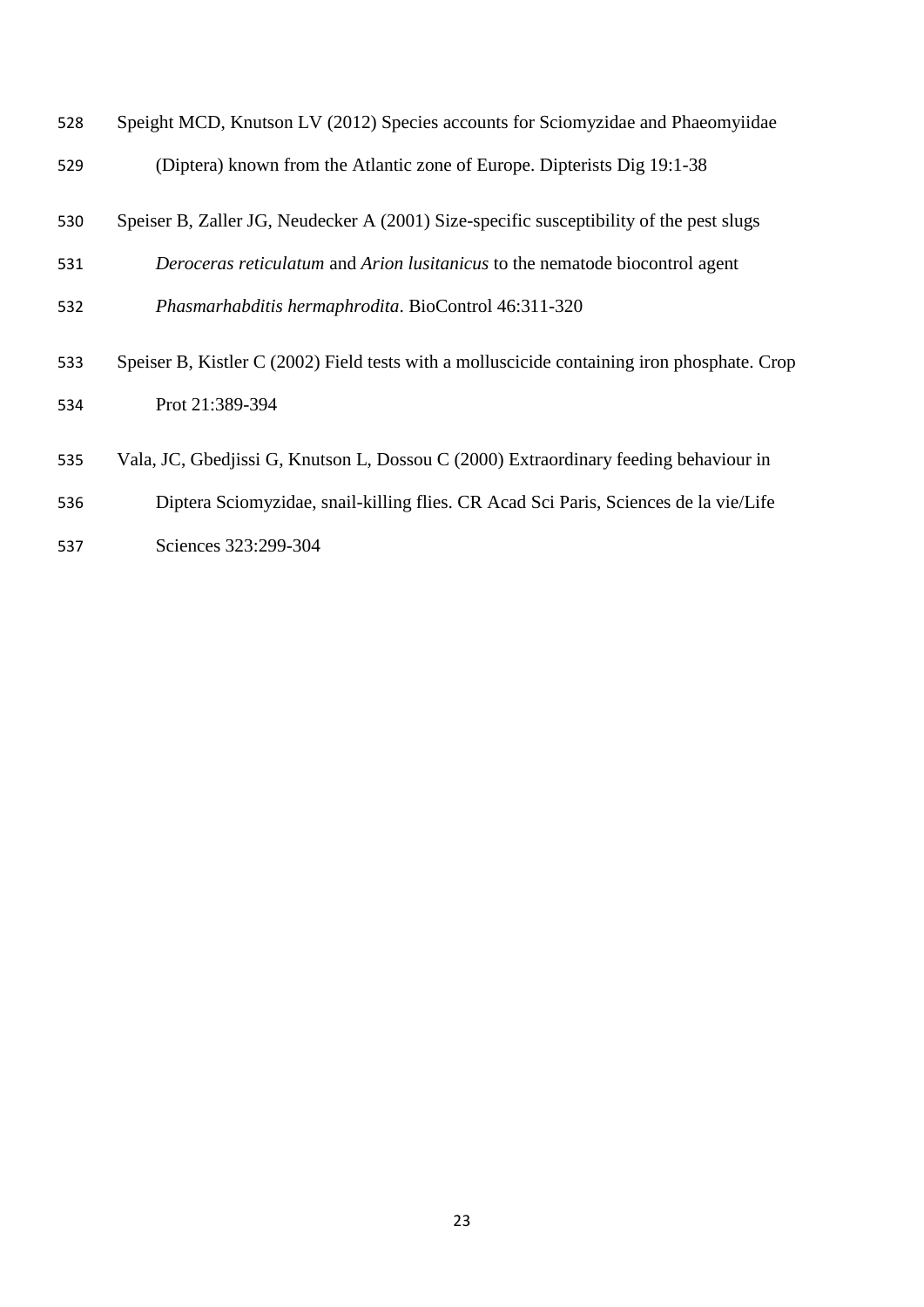539 **Table 1.** Number and percentage of successful feeding events by *Tetanocera elata* larvae on 540 *Deroceras reticulatum*, *Arion hortensis*, and *Tandonia budapestensis* at each choice level. All 541 P-values are the result of Fisher's Exact Tests comparison of the number of trials where

542 feeding occurred compared to trials where feeding did not occur. Comparisons were made per

543 prey species within choice levels.

| Treatment                              | No. of<br>slugs<br>exposed | No. of<br>successful<br>feeding<br>events | $%$ of<br>successful<br>feeding<br>events | P-value             |
|----------------------------------------|----------------------------|-------------------------------------------|-------------------------------------------|---------------------|
|                                        |                            |                                           |                                           | ÷                   |
| No-choice                              |                            |                                           |                                           |                     |
| D. reticulatum                         | 10                         | 10                                        | 100                                       |                     |
| A. hortensis                           | 13                         | 6                                         | 46                                        |                     |
| T. budapestensis                       | 15                         | 10                                        | 67                                        |                     |
| Two-choice                             |                            |                                           |                                           |                     |
| D. reticulatum $/A$ . hortensis        | 12                         | 6 4                                       | 50   33                                   | 0.3401              |
| D. reticulatum $\mid$ T. budapestensis | 11                         | 6 4                                       | 55 36                                     | 0.3350              |
| A. hortensis $\int T$ . budapestensis  | 13                         | 7 2                                       | 54 15                                     | $0.0484*$           |
| Three-choice                           | 14                         |                                           |                                           | $0.5437^{\ddagger}$ |
| D. reticulatum                         |                            | $\overline{2}$                            | 14                                        |                     |
| A. hortensis                           |                            | 5                                         | 36                                        |                     |
| T. budapestensis                       |                            | 3                                         | 21                                        |                     |

544

† 545 No statistical comparisons were made of no-choice data. which generated a mix of

546 dependent and independent variables that would not allow for accurate comparison between

547 and within species

 $548$  <sup> $\ddagger$ </sup> Since results for three-choice prey preference in a 3x2 table were non-significant, pairwise

549 comparisons were not made.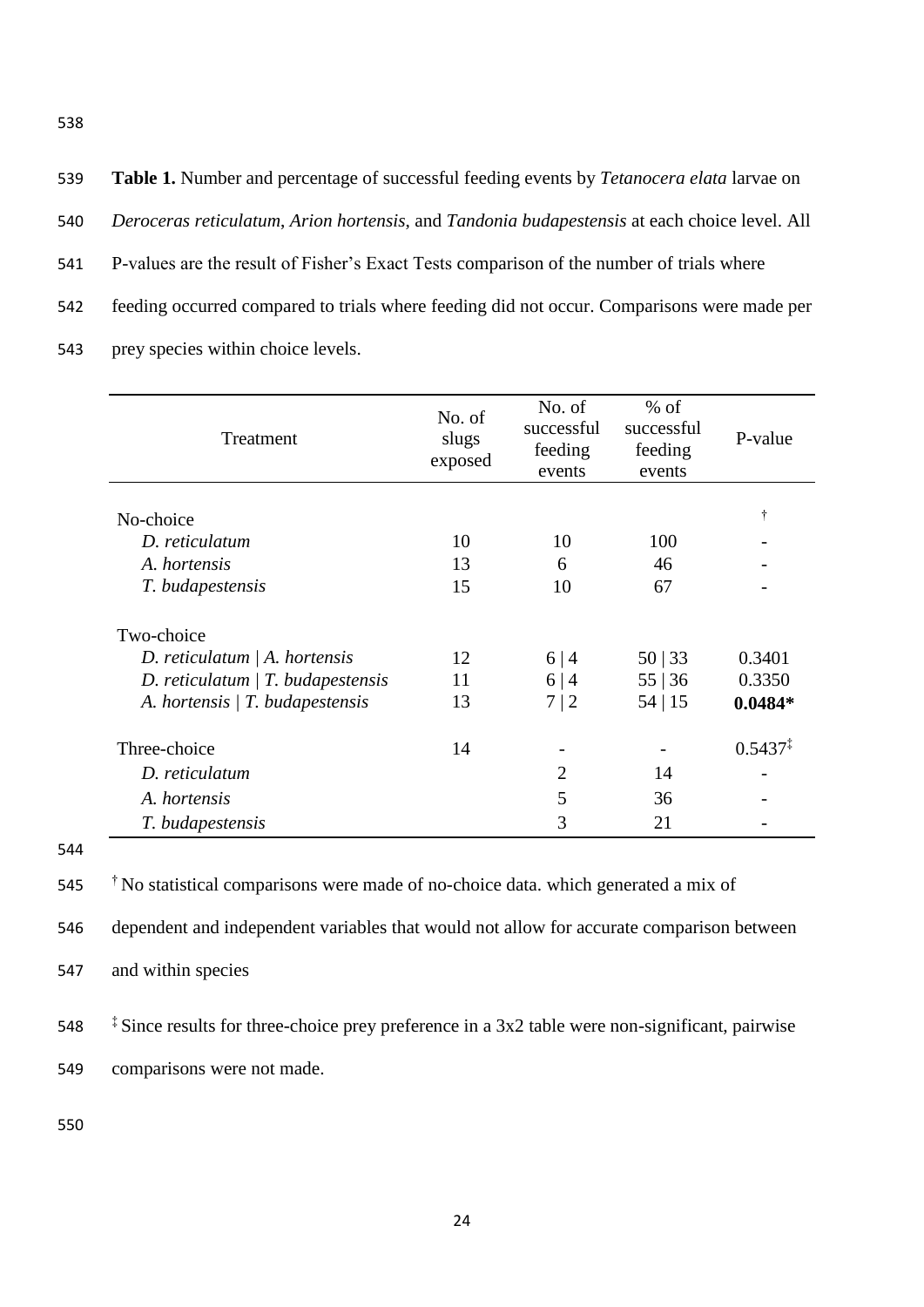**Table 2.** Median and range (min – max) of the number of attacks preceding successful feeding events undertaken by *T. elata* larvae for each prey species in no-choice, two-choice, and three-choice treatments. Statistical comparisons were made using Kruskal-Wallis tests with *post hoc* Dunn's tests.

|                        | No-Choice      | Two-Choice     | Three-Choice   | Experiment-Wide |
|------------------------|----------------|----------------|----------------|-----------------|
|                        | Median (range) | Median (range) | Median (range) | Median (range)  |
| Deroceras reticulatum  | $1(1-2)$       | $1(1-3)$       | 1(1)           | $1(1-3)^{a}$    |
|                        | $n=9$          | $n = 12$       | $n=2$          | $n = 23$        |
| Arion hortensis        | $1.5(1-3)$     | $1(1-5)$       | $4(1-5)$       | $2(1-5)^{b}$    |
|                        | $n=6$          | $n = 11$       | $n=5$          | $n = 22$        |
| Tandonia budapestensis | $1(1-3)$       | $2(1-4)$       | $3(2-5)$       | $2(1-5)^{b}$    |
|                        | $n = 10$       | $n=6$          | $n = 3$        | $n = 19$        |

556

551

557 Different superscript letters indicate significance differences (DR/AH P =  $0.0008$ ; DR/TB P =

558 0.0059) between species, following significant Kruskal-Wallis comparison (P = 0.00359,  $\chi^2$  =

559 11.258, df = 2).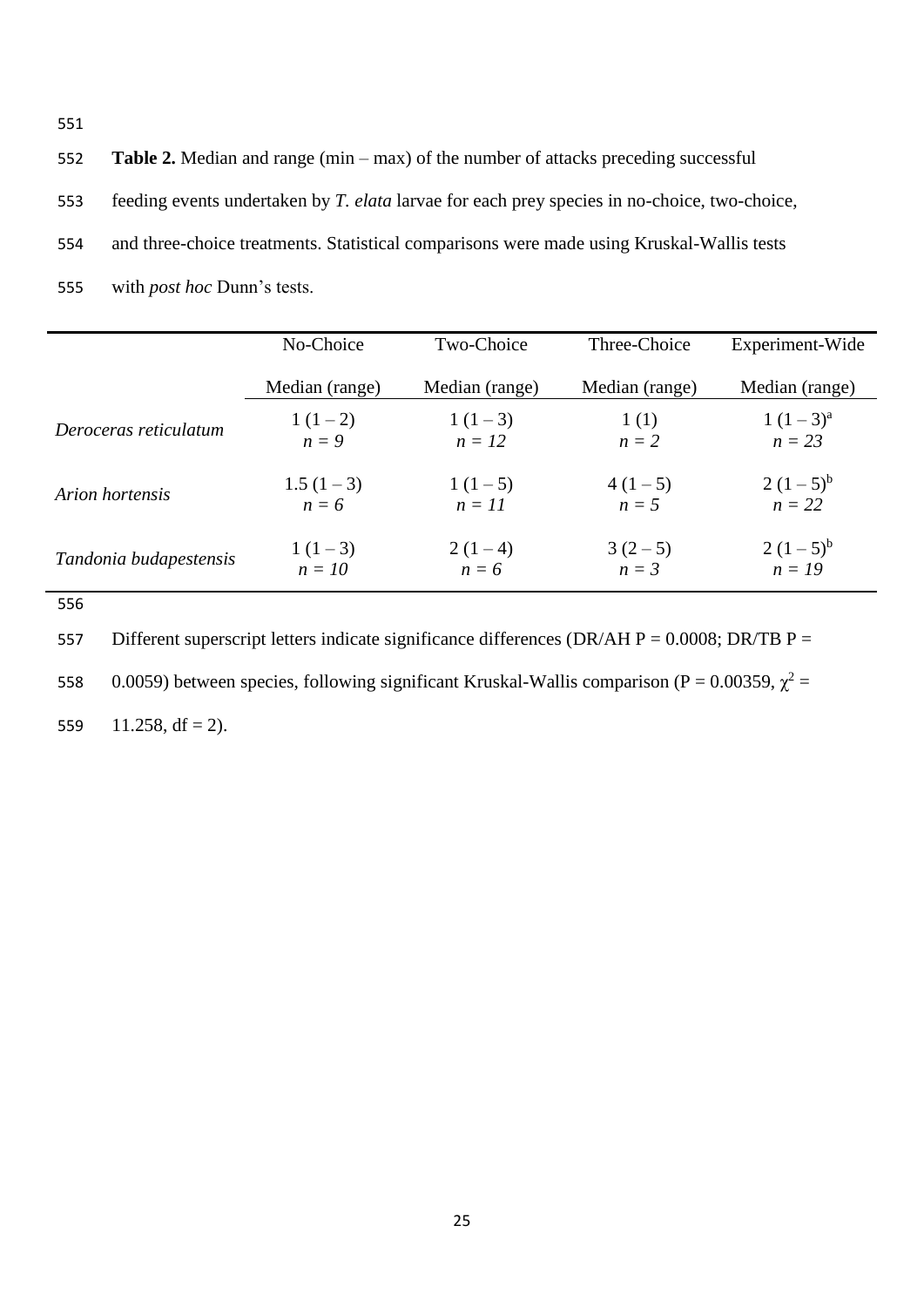560 **Table 3.** Development time in days (d) and survival rates of third instar *Tetanocera elata* larvae reared on *Deroceras reticulatum*, *Arion* 

561 *hortensis*, or *Tandonia budapestensis*. Numbers of replicates for Mean developmental rates are the same *n* listed for corresponding Survivorship

562 categories.

| Prey species              | Total no.<br>larvae | Mean no.<br>prey<br>consumed<br>$(\pm SE)$ | No. surviving larvae (%) |               |                   |                     | Mean developmental rate<br>$(d \pm SE)$ |                          |
|---------------------------|---------------------|--------------------------------------------|--------------------------|---------------|-------------------|---------------------|-----------------------------------------|--------------------------|
|                           |                     |                                            | Partial puparium         | Full puparium | Adult<br>eclosion | Partial<br>puparium | Full puparium                           | longevity<br>(d)         |
| Deroceras<br>reticulatum  | 56                  | $3.26 \pm 0.31$<br>$n = 114$               | $27*(48%)$               | 9(16%)        | $1(2\%)$          | $70.93 \pm 5.18$    | $60.44 \pm 8.13$                        | 3                        |
| Arion hortensis           | 16                  | $2.13 \pm 0.58$<br>$n=17$                  | 4(25%)                   | 4(25%)        | $0(0\%)$          | $57.50 \pm 10.84$   | $63.00 \pm 1.78$                        | $\overline{\phantom{0}}$ |
| Tandonia<br>budapestensis | 16                  | $2.00 \pm 0.58$<br>$n=8$                   | $3*(19%)$                | 1(6%)         | 1(6%)             | $46.00 \pm 4.58$    | 45.00                                   | 3                        |

563

564 Asterisks indicate statistically significant differences in survivorship ( $P = 0.0348$ ) between individuals completing partial pupariation reared on

565 *D. reticulatum* compared to on *T. budapestensis*. Comparisons were made using a Chi-square test ( $P = 0.0435$ ,  $\chi^2 = 9.8221$ , df = 4) followed by a 566 *post-hoc* Dunn's test.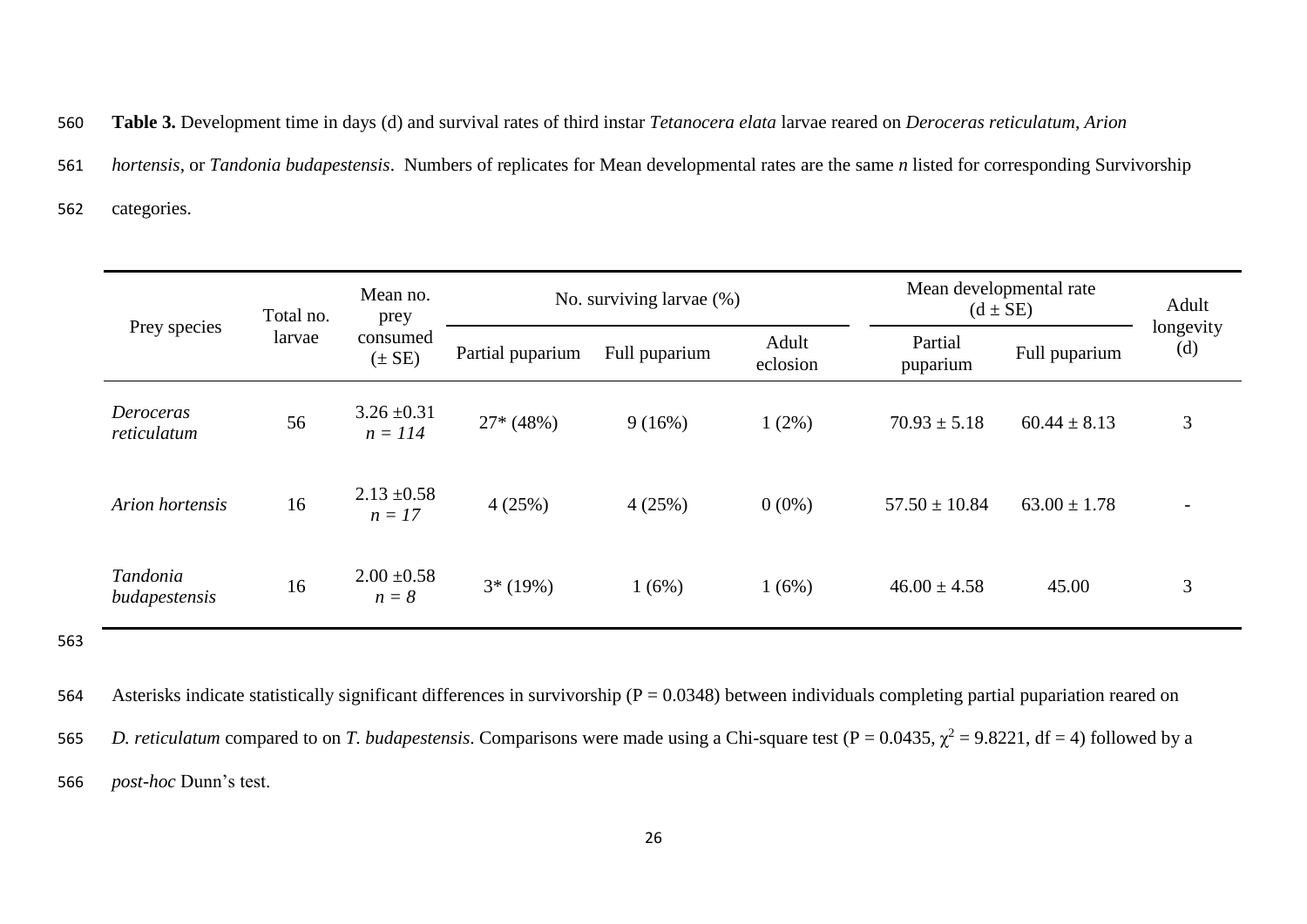**Figure 1.** Percentage of successful feeding events by third instar *Tetanocera elata* larvae on each of three prey species in no-choice, two-choice, and three-choice feeding trials. Data for pairwise two-choice trials are pooled to illustrate percentage successful feeding events on each slug species overall.

 **Figure 2.** Number of attacks (i.e., handling time) of *Tetanocera elata* larvae on each prey species across choice levels. Markers are scaled to reflect the number of observations.

 **Figure 3.** Mean developmental rates (± SE) of third instar *Tetanocera elata* larvae reared on *Deroceras reticulatum*, *Arion hortensis*, or *Tandonia budapestensis*. Larvae are separated by survivorship types: partial puparium (e.g., those that died while pupariating) and full puparium (e.g., those that successfully completed formation of a puparium).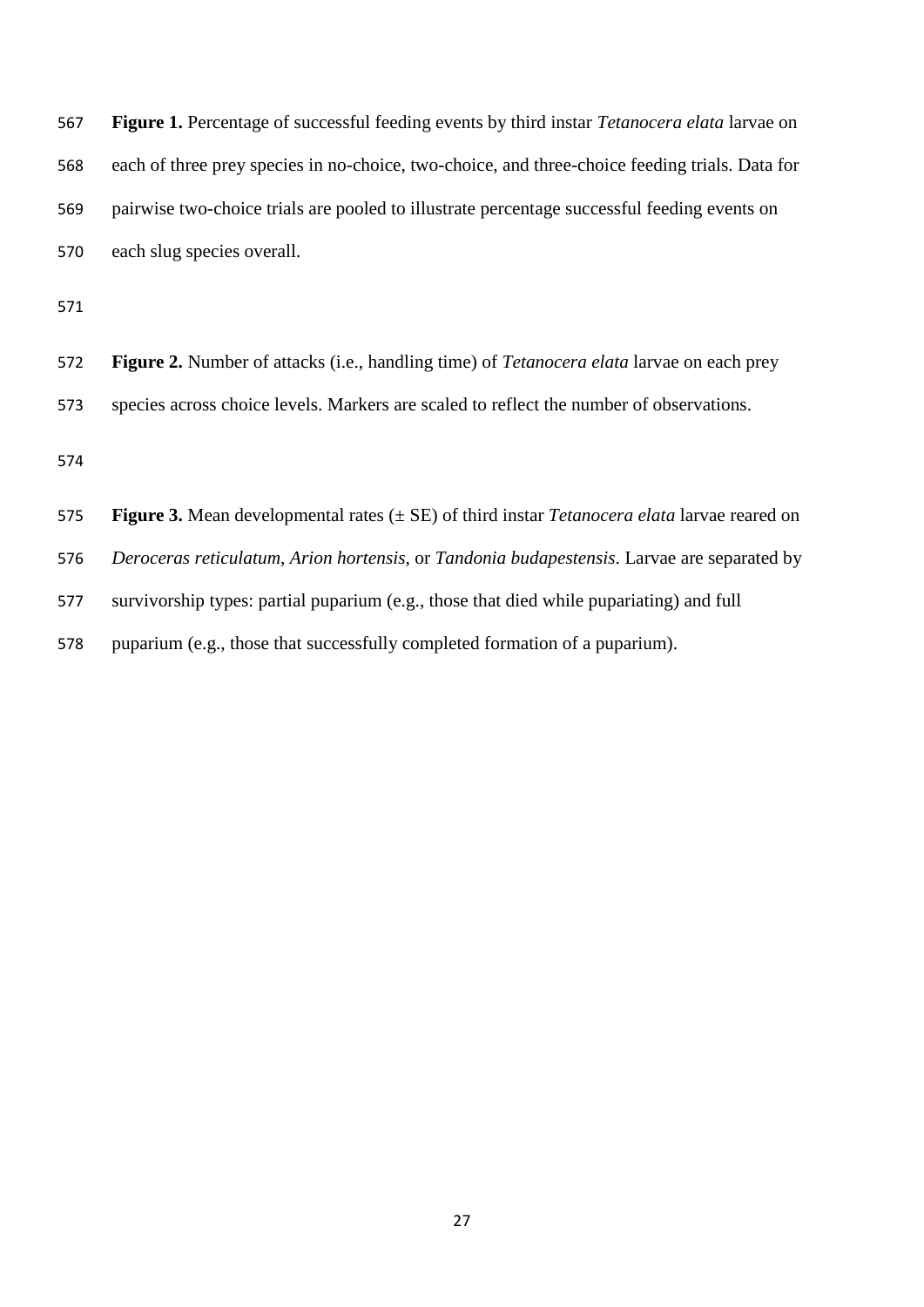

Slug species by treatment type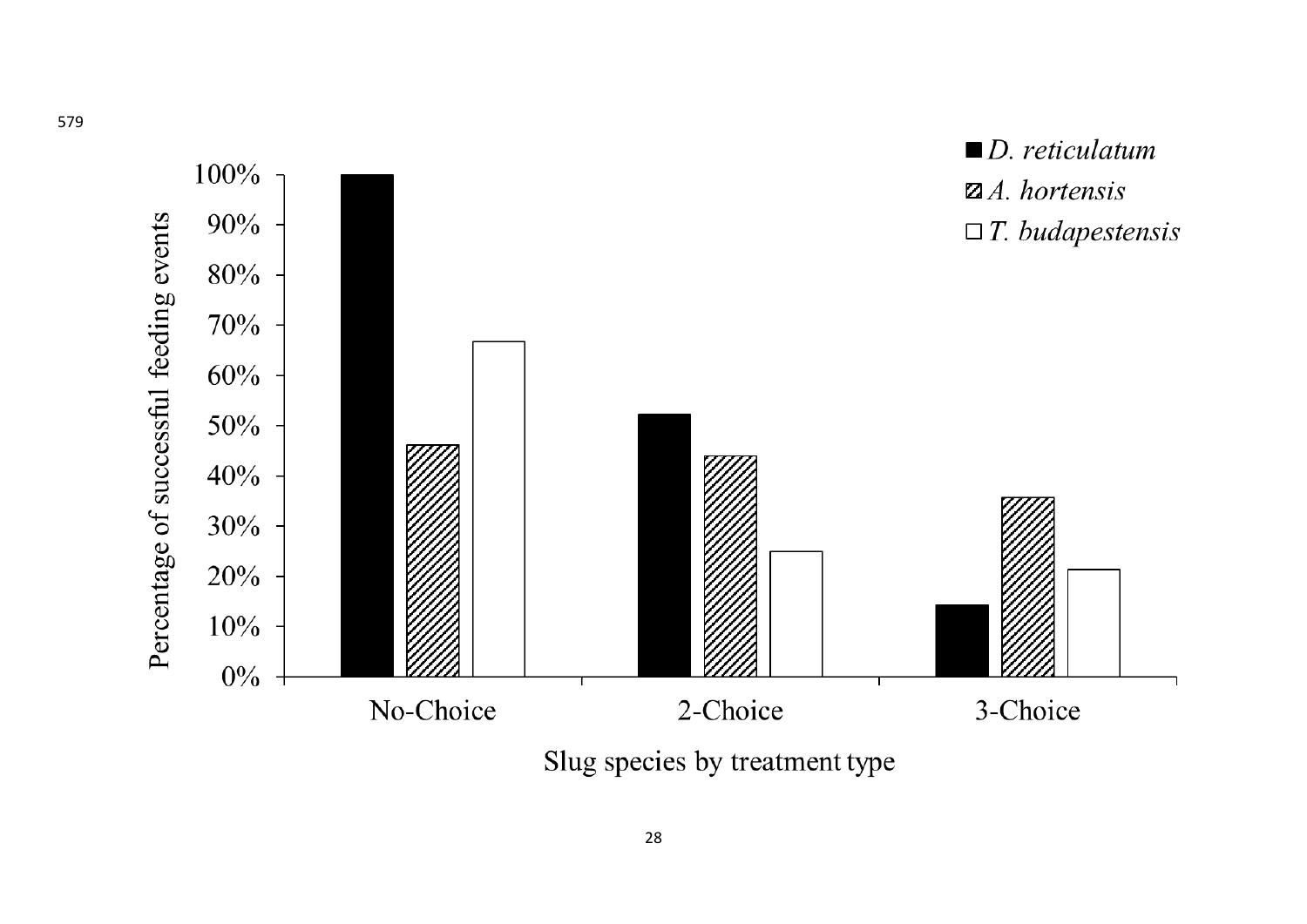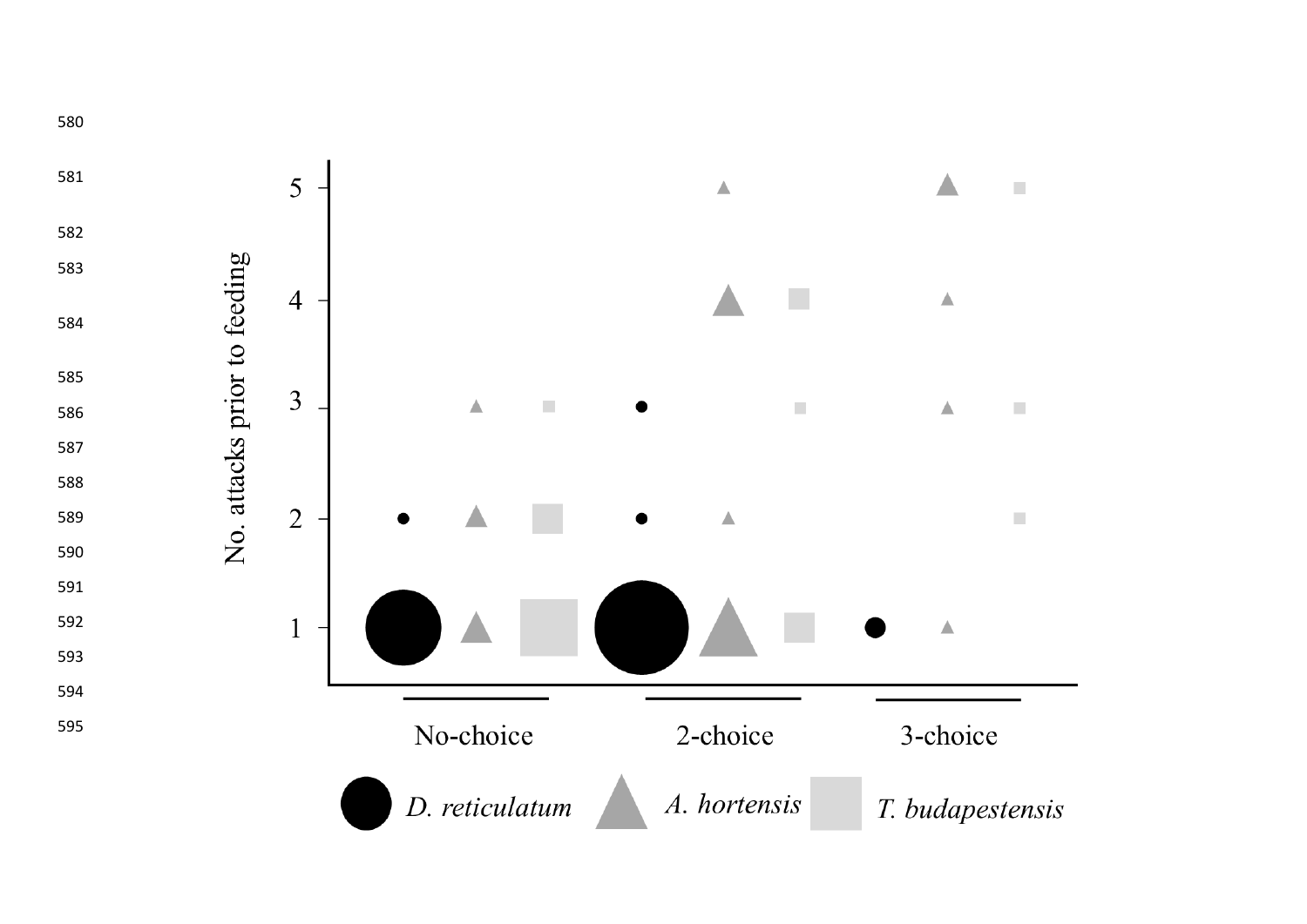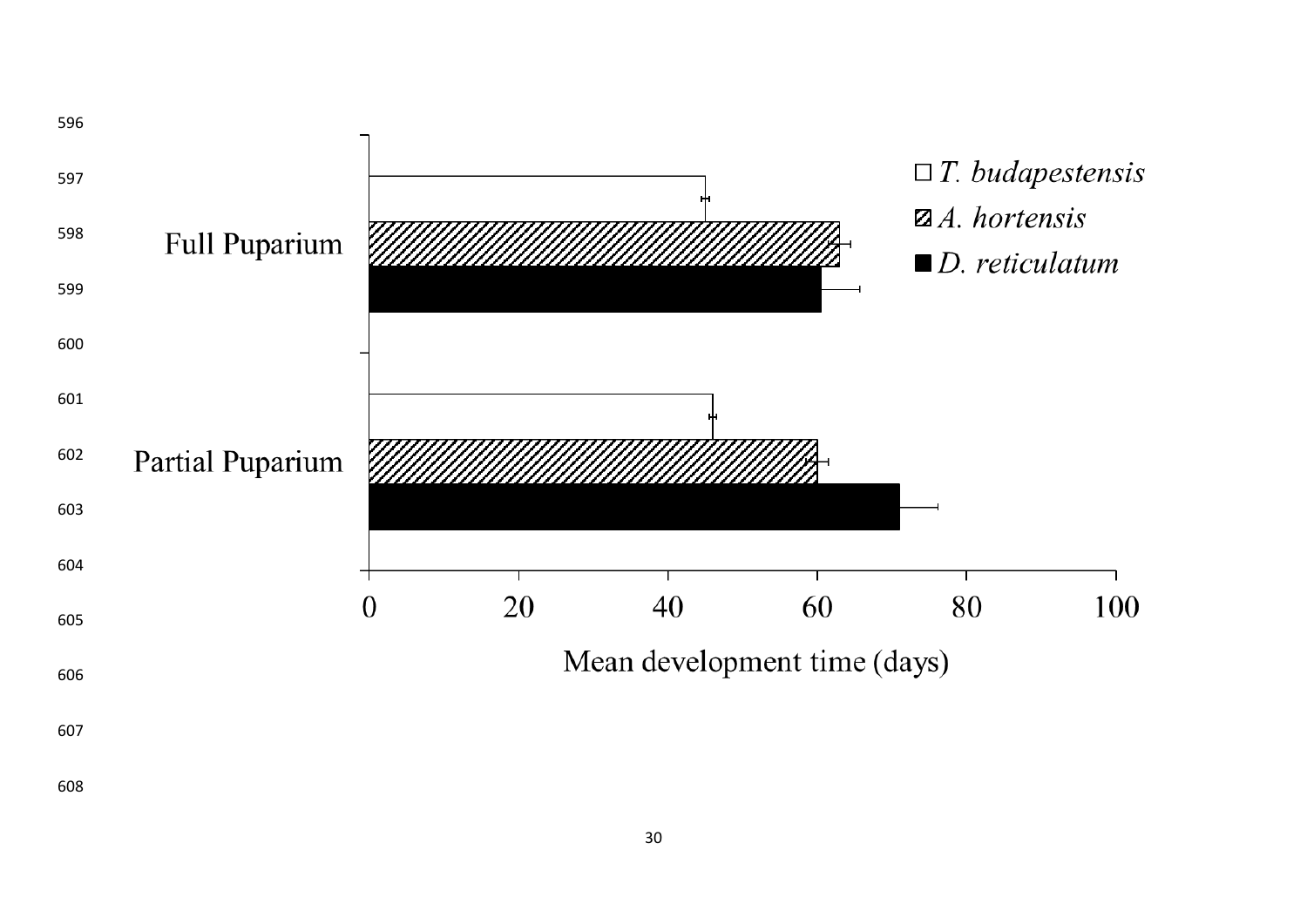# 610 **Supplemental Table 1.** Locations and description of field sites where *Tetanocera elata*

611 adults were collected, June through August 2017.

| Site name     | County | <b>GPS</b>                  | Habitat description                                                                                                                     | No. specimens<br>collected      |
|---------------|--------|-----------------------------|-----------------------------------------------------------------------------------------------------------------------------------------|---------------------------------|
| Cow Park      | Galway | 53°13'47.7"N<br>8°52'20.0"W | Dry grassland meadow with some<br>wet grassland mosaic; unmanaged<br>public amenity area; former village<br>grazing field.              | $6\textdegree$ 11 $\textdegree$ |
| <b>Burren</b> | Clare  | 53°00'53.4"N<br>9°04'30.1"W | Dry grassland meadow; seminatural<br>grassland surrounded by hazel scrub;<br>occasionally grazed.                                       | $2\text{ }32\text{ }2$          |
| Mulranny      | Mayo   | 53°54'21.9"N<br>9°45'22.4"W | Patchy dry and wet grassland; small<br>plot adjacent to carpark and visitor<br>centre; traditionally grazed but<br>currently unmanaged. | $2\text{ }3\text{ }5\text{ }9$  |

 $612$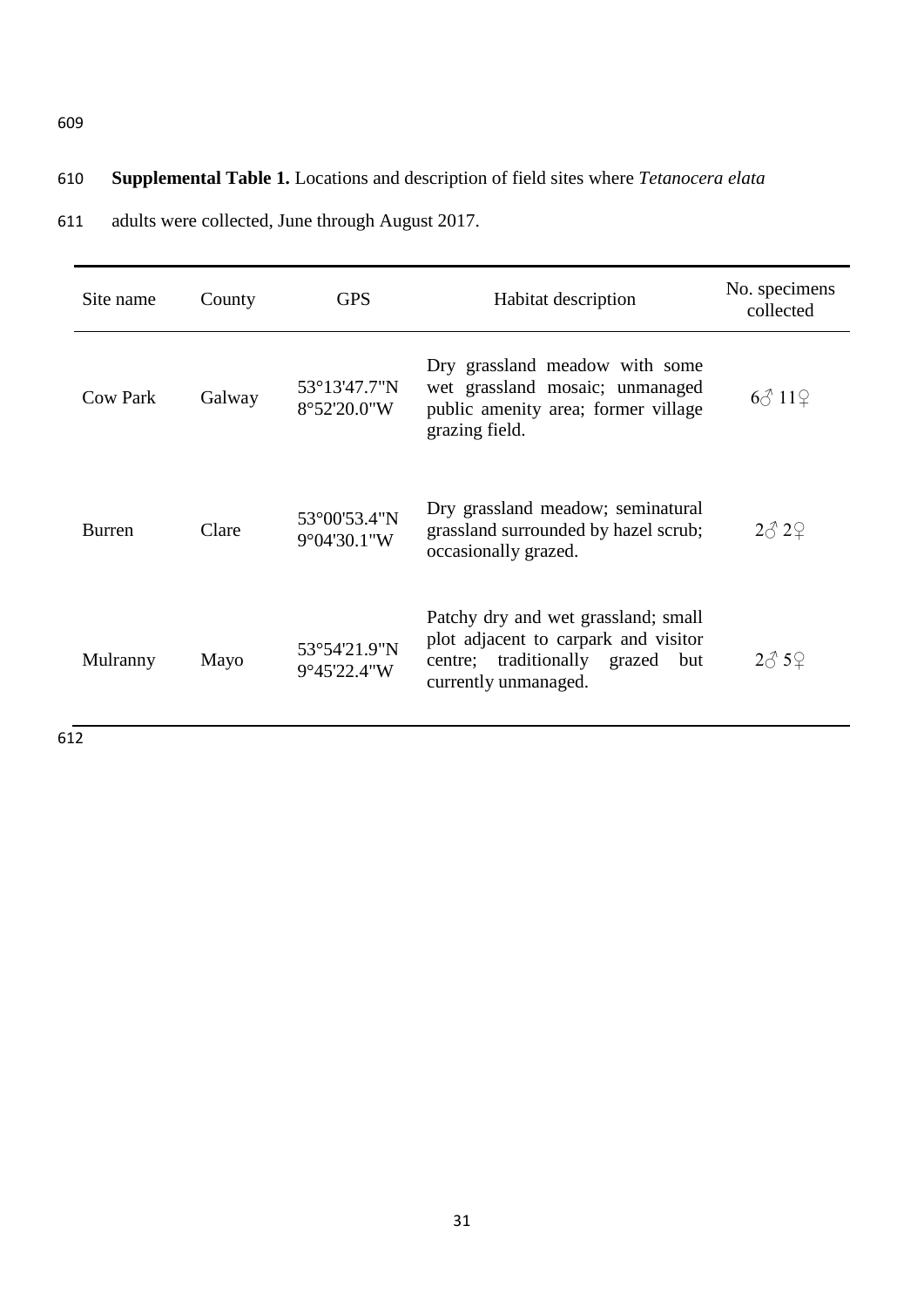**Supplemental Table 2.** P and  $\chi^2$  values (df = 2 for all) of Kruskal-Wallis tests using a  $\chi^2$ 613

| Factor       | Level            | <b>Treatments compared</b>              | P-value | $\chi^2$ |
|--------------|------------------|-----------------------------------------|---------|----------|
| Choice type  | No-choice        | DR x AH x TB                            | 0.2156  | 3.0683   |
|              | 2-choice         | DR x AH x TB                            | 0.1518  | 3.7710   |
| Prey species | 3-choice         | DR x AH x TB                            | 0.1688  | 3.5577   |
|              | D. reticulatum   | No-choice $x$ 2-choice $x$ 3-<br>choice | 0.7828  | 0.48986  |
|              | A. hortensis     | No-choice $x$ 2-choice $x$ 3-<br>choice | 0.1669  | 3.5803   |
|              | T. budapestensis | No-choice x 2-choice $x$ 3-<br>choice   | 0.1042  | 4.5233   |

614 distribution for larval feeding efficiency as a function of prey species and choice level.